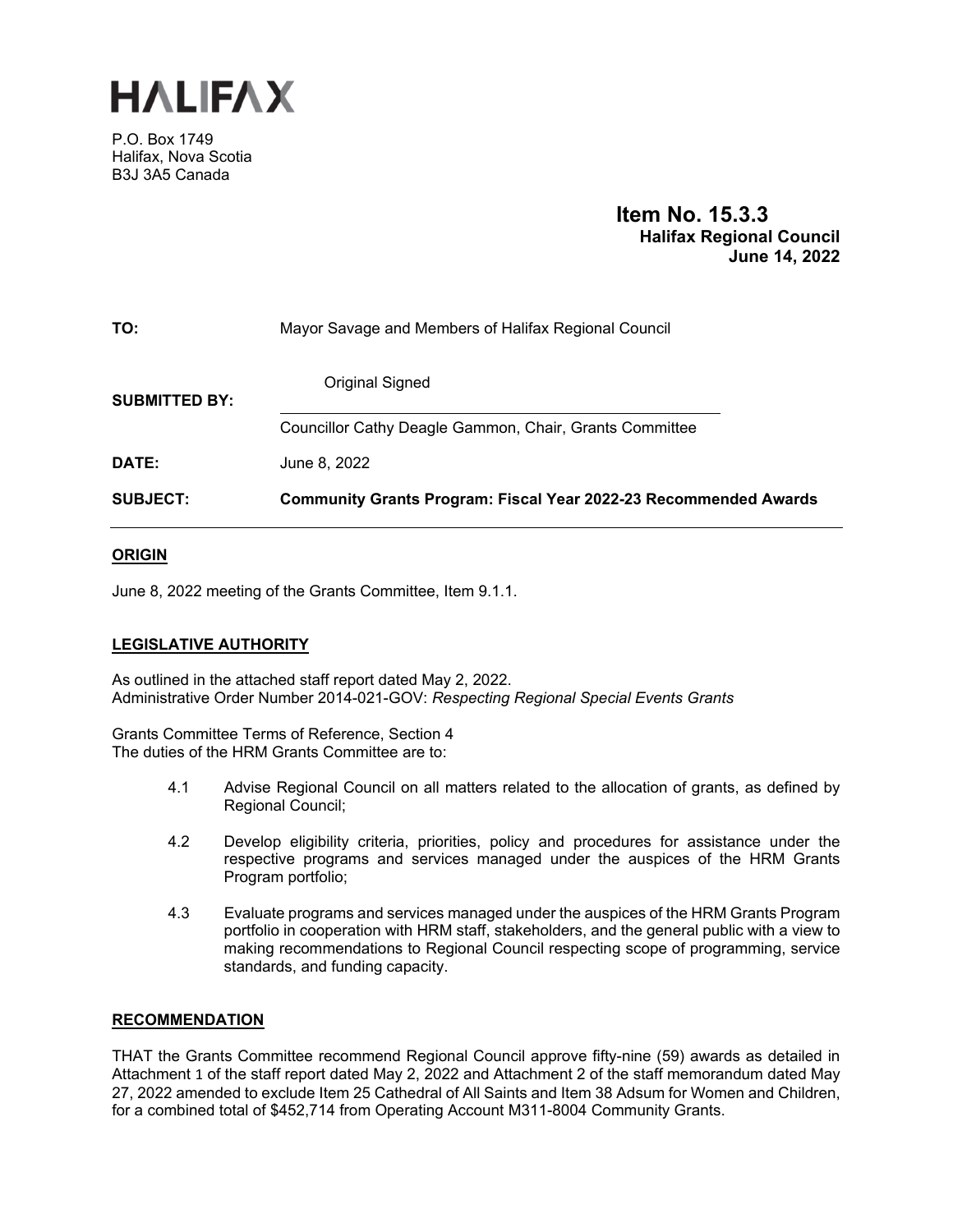#### **BACKGROUND**

The Grants Committee received a staff recommendation report dated May 2, 2022 and staff memorandum dated May 27, 2022 to consider the Community Grants Program: Fiscal Year 2022-23 Recommended Awards.

For further information refer to the attached staff report dated May 2, 2022 and staff memorandum dated May 27, 2022.

#### **DISCUSSION**

The Grants Committee considered the staff report dated May 2, 2022 and staff memorandum dated May 27, 2022 and approved the recommendation to Regional Council as outlined in this report.

#### **FINANCIAL IMPLICATIONS**

Financial implications are outlined in the attached staff report dated May 2, 2022 and staff memorandum dated May 27, 2022.

#### **RISK CONSIDERATION**

Risk consideration is outlined in the attached staff report dated May 2, 2022.

#### **COMMUNITY ENGAGEMENT**

The Grants Committee is comprised of six citizen members and four Councillors. The agenda, reports and minutes of the Committee are posted on Halifax.ca.

For further information on Community Engagement refer to the attached staff report dated May 2, 2022..

#### **ENVIRONMENTAL IMPLICATIONS**

Environmental implications are outlined in the staff report dated May 2, 2022.

#### **ALTERNATIVES**

The Grants Committee did not provide alternatives.

Alternatives are outlined in the attached staff report dated May 2, 2022..

#### **ATTACHMENTS**

Attachment 1 – Staff recommendation report dated May 2, 2022. Attachment 2 – Staff memorandum dated May 27, 2022.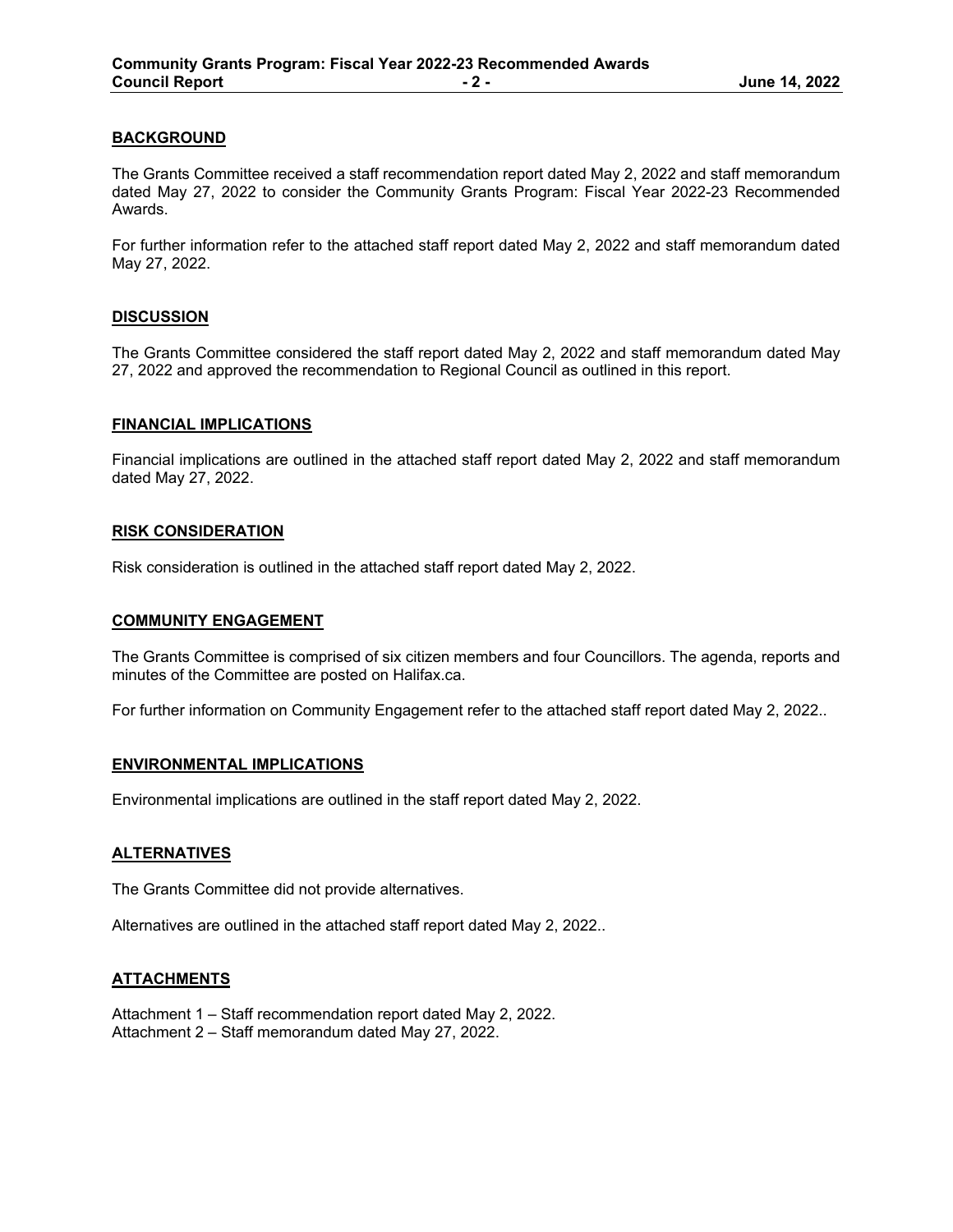A copy of this report can be obtained online at halifax.ca or by contacting the Office of the Municipal Clerk at 902.490.4210.

Report Prepared by: Catie Campbell, Legislative Assistant, Municipal Clerk's Office 782.641.0796.  $\mathcal{L}_\mathcal{L} = \{ \mathcal{L}_\mathcal{L} = \{ \mathcal{L}_\mathcal{L} = \{ \mathcal{L}_\mathcal{L} = \{ \mathcal{L}_\mathcal{L} = \{ \mathcal{L}_\mathcal{L} = \{ \mathcal{L}_\mathcal{L} = \{ \mathcal{L}_\mathcal{L} = \{ \mathcal{L}_\mathcal{L} = \{ \mathcal{L}_\mathcal{L} = \{ \mathcal{L}_\mathcal{L} = \{ \mathcal{L}_\mathcal{L} = \{ \mathcal{L}_\mathcal{L} = \{ \mathcal{L}_\mathcal{L} = \{ \mathcal{L}_\mathcal{$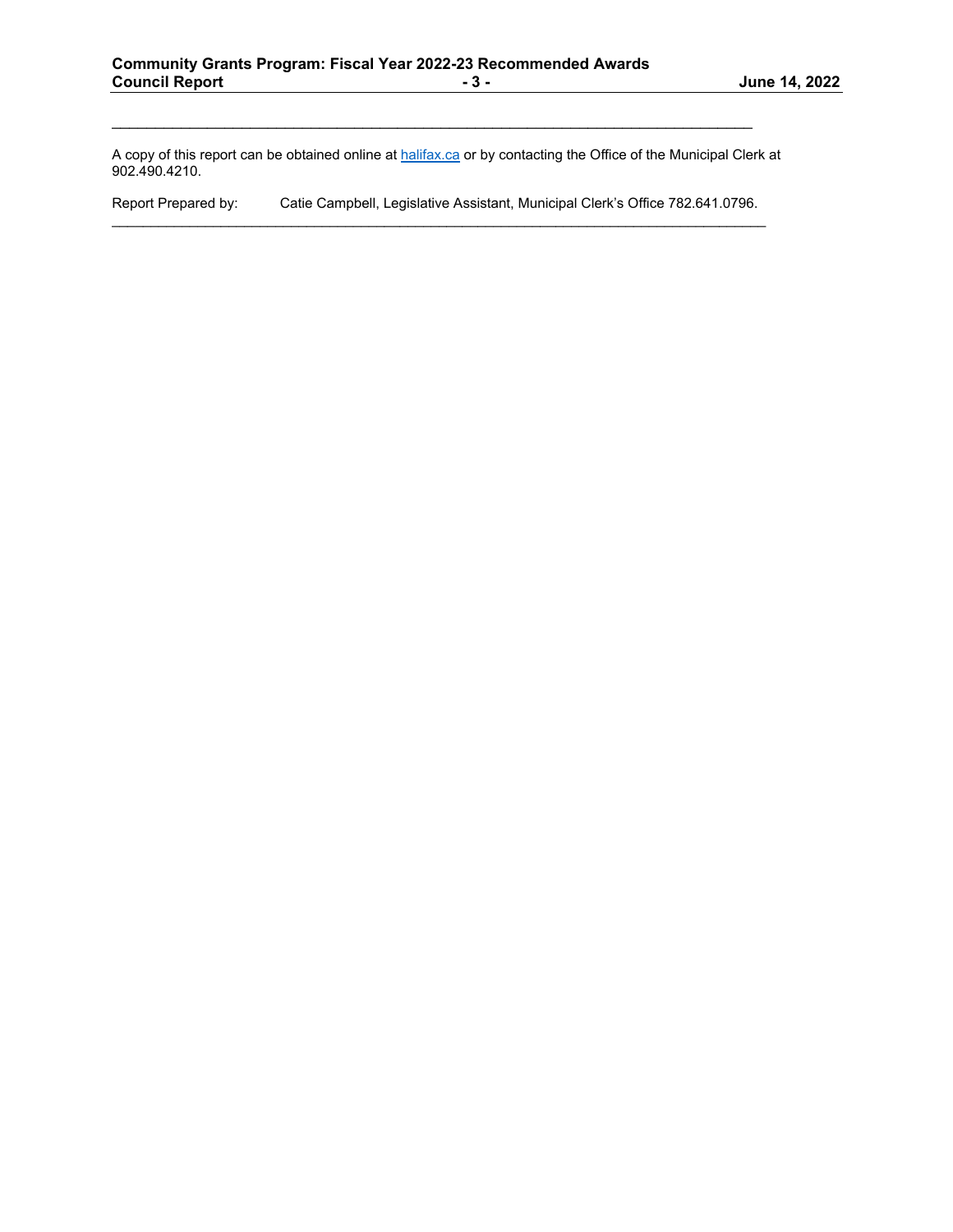

P.O. Box 1749 Halifax, Nova Scotia B3J 3A5 Canada

### **Item No. 9.1.1 Grants Committee June 9, 2022**

| TO:                  | Chair and Members of HRM Grants Committee                               |  |  |
|----------------------|-------------------------------------------------------------------------|--|--|
| <b>SUBMITTED BY:</b> | Jacques Dubé, Chief Administrative Officer                              |  |  |
| DATE:                | May 2, 2022                                                             |  |  |
| <b>SUBJECT:</b>      | <b>Community Grants Program: Fiscal Year 2022-23 Recommended Awards</b> |  |  |

#### **ORIGIN**

The Community Grants Program is an annual program of project-specific cash grants for eligible nonprofit and charitable organizations located within the boundary of HRM. The 2022 program opened for applications in January and the submission deadline was March 31, 2022.

#### **LEGISLATIVE AUTHORITY**

*HRM Charter,* S.N.S 2008, c.39

**Section 79A** (1) Subject to subsections (2) to (4), the Municipality may only spend money for municipal purposes if

(a) The expenditure is included in the Municipality's operating budget or capital budget or is otherwise authorized by the Municipality;

…

**Section 79C** (1) The Council shall adopt a policy that requires the Municipality to disclose to the public the recipients of grants made by the municipality and the amount of those grants.

- (2) A policy adopted under subsection (1) must include the
	- (a) frequency and timing of disclosure;
	- (b) content to be included in a disclosure; and
	- (c) form in which the disclosure must be made.

(3) A policy adopted under subsection (1) may include any other matter that the Council considers necessary or reasonable to carry out effectively the intent and purpose of this policy.

• *HRM Grants Committee Terms of Reference.* The duties of the HRM Grants Committee are to: 4.1 Advise Regional Council on all matters related to the allocation of grants, as defined by Regional Council.

**RECOMMENDATION ON PAGE 2**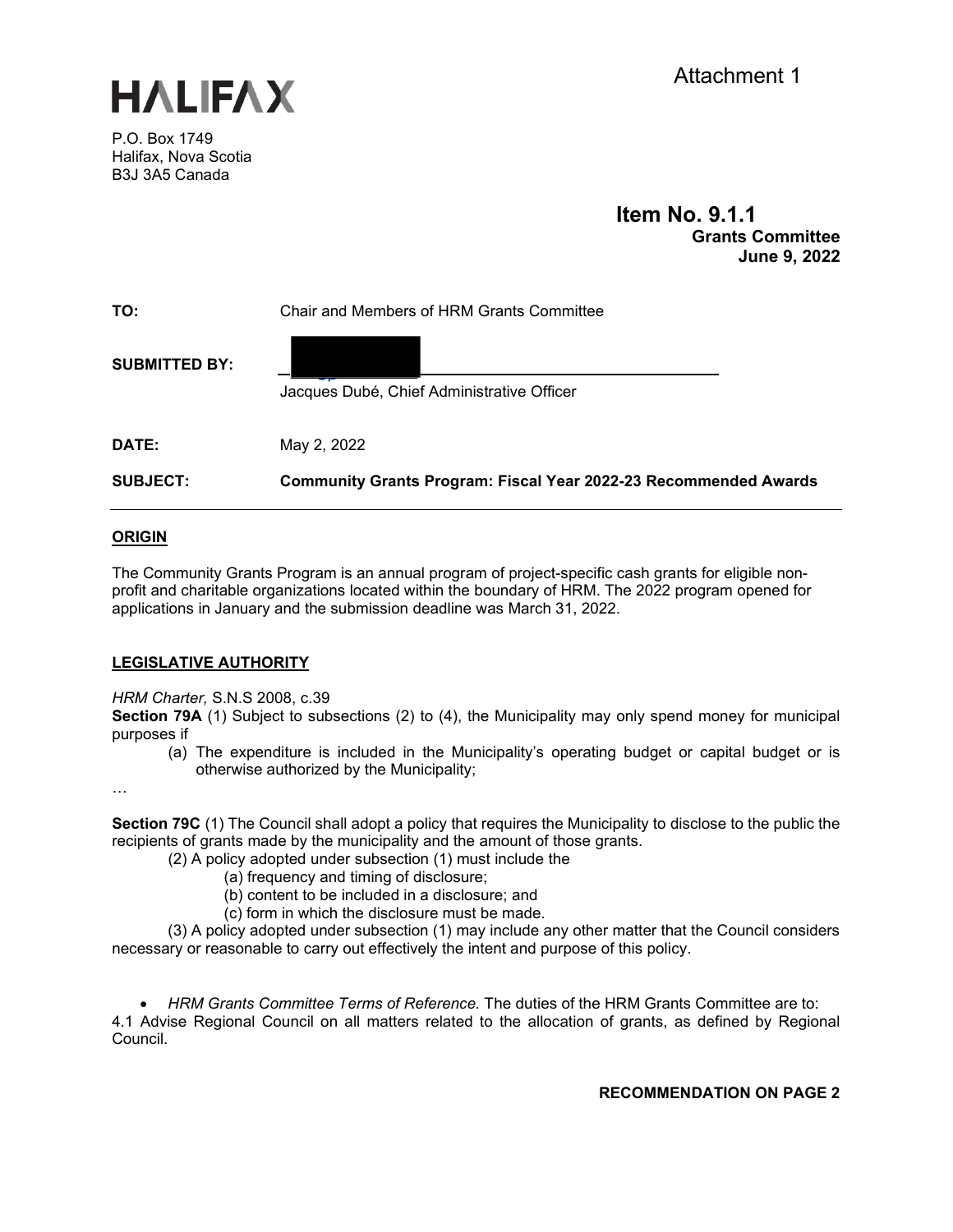• *Administrative Order 2019-007-ADM Respecting Public Disclosure of Municipal Grants.*

#### **RECOMMENDATION**

It is recommended that the Grants Committee recommend that Halifax Regional Council approve sixty-one (61) awards as detailed in Attachment 2 of this report for a combined total of \$468,764 from Operating Account M311-8004 Community Grants.

#### **BACKGROUND**

HRM's Community Grants Program provides project-specific funding across eight (8) categories to eligible registered non-profit organizations and charities located within the geographic boundary of the Halifax Regional Municipality. There are two (2) categories of award: (1) a Project Grant up to \$5,000 or (2) a Capital Grant up to \$25,000. An organization can apply for only one grant in any given year but may elect to make successive applications. Multi-year awards are not issued under this program; the grants are project-specific (not operating grants).

#### **DISCUSSION**

The 2022 Community Grants Program received a total of 106 applications by or post-marked March 31, 2022, for a combined total of \$1,172,793.83 in requests. Seventeen (17) of these applications have been deemed ineligible for consideration in this year's program leaving \$1,076,518.83 in requests from 89 eligible applicants. This year's uptake is slightly lower than last year's 111 applications which may be indicative of challenges in securing contractors and/or supplies<sup>[1](#page-4-0)</sup> which was anticipated as the non-profit sector adjusts to the practical and financial impacts of the pandemic. Although some sectors received emergency government funding related to the COVID-19 pandemic, federal and provincial government assistance was not provided uniformly across all program and service sectors. Hence, the immediate and on-going impact of the pandemic differs significantly across the region's non-profit and charitable sectors.

#### **FINANCIAL IMPLICATIONS**

| Community Grants Program 2022 Budget M311-8004 | \$500,000   |
|------------------------------------------------|-------------|
| Less Proposed Awards (61)                      | (\$468,764) |
| <b>Balance</b>                                 | \$ 31.236   |

#### **RISK CONSIDERATION**

The primary risks associated with cash grants are representational (accuracy of information), financial misappropriation or loss, and reputational risk to the Municipality. The following measures are aimed at reducing the risk of default:

- applicants are screened for debt to the Municipality;
- eligibility for further funding is suspended if an applicant has not submitted a final report by March 31 or reporting is incomplete for a prior year award;
- any carry-forward of a grant to the following fiscal year to complete a project is limited to one (1) year and the organization's eligibility for further funding under the Community Grants Program is suspended; and

<span id="page-4-0"></span><sup>1</sup> An above average number of requests for an extension have been received due to an inability to complete a project; many of these requests are construction-related or due to disruptions caused by COVID-19.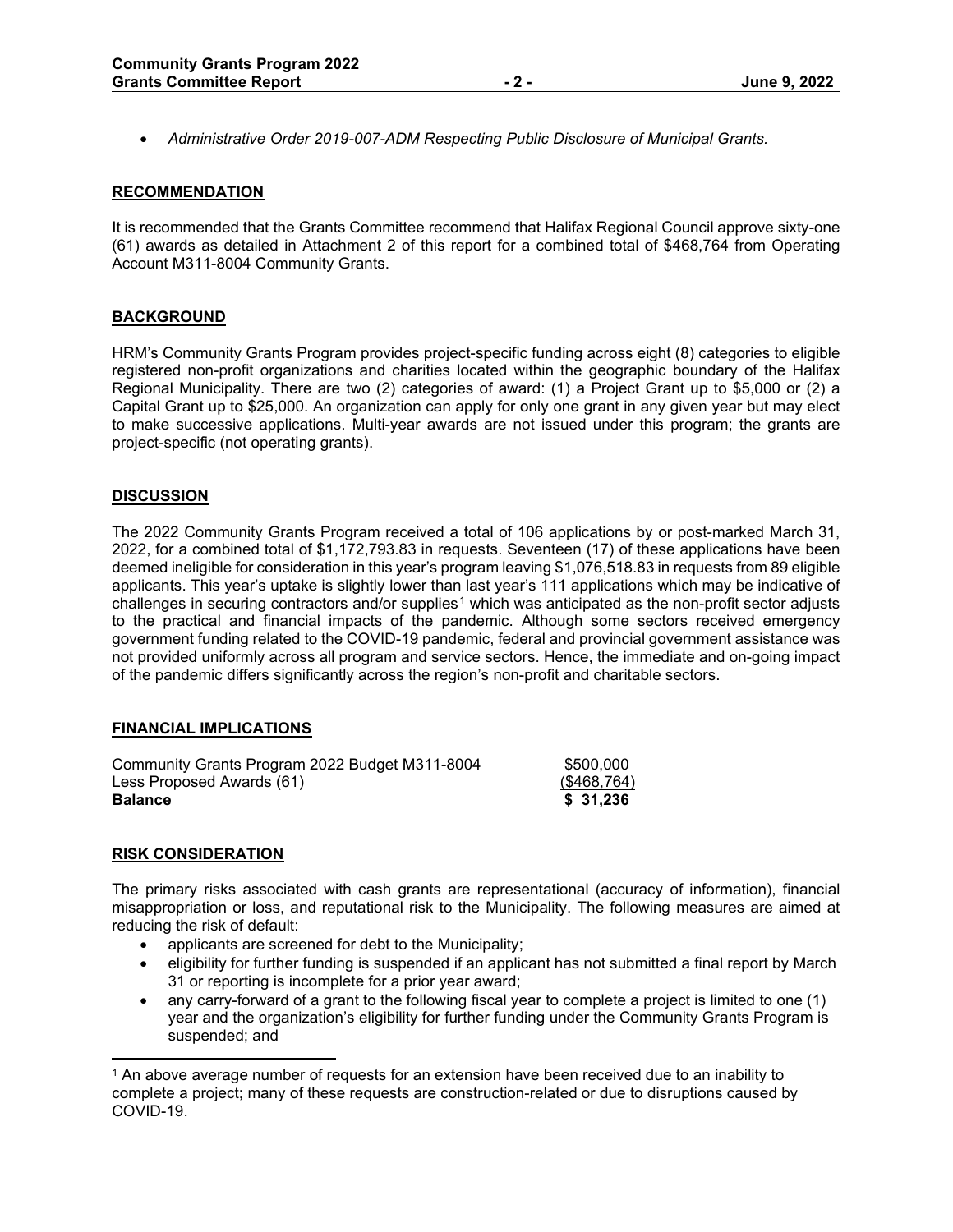• perceived risk may be indicated by the descriptor "developmental grant" in cases where the applicant organization has no demonstrated record of program or service delivery or financial resources are modest.

#### **COMMUNITY ENGAGEMENT**

Information regarding program eligibility, application timelines, applicant scoring, and previous awards are posted on the municipality's web site. Printed materials are also available through Customer Service Centres and the Corporate Call Centre. Legislation mandates that municipalities notify the public of all grants; this obligation is fulfilled in accordance with HRM's Administrative Order 2019-007-ADM Respecting Public Disclosure of Municipal Grants.

Formal reports are posted to the Municipality's website under the respective committee or Regional Council meeting agenda.

#### **ENVIRONMENTAL IMPLICATIONS**

No environmental implications were identified.

#### **ALTERNATIVES**

- 1. The Grants Committee could make a different recommendation to Regional Council with respect to a particular grant application or recommend that Regional Council amend the value of award or the terms and conditions recommended for funding.
- 2. The Grants Committee could recommend that Regional Council refer an application to staff for further review. A referral allows for reconsideration in relation to any balance remaining in the 2022 program budget. Given that all applications have been evaluated using the information provided by an applicant in the submission and any additional due diligence on the part of a reviewers, referrals are strengthened if a rationale is provided.

#### **ATTACHMENTS**

Attachment 1 - Overview of Review Methodology.

Attachment 2 - Recommended Awards: 2022 Community Grants Program

- (i) Award Recommendations
- (ii) Table 1. Award Recommendations in Relation to Prior Year Awards (2018-2021)

Attachment 3 - Not Recommended for Funding: 2022 Community Grants Program

Attachment 4 - Applications Ineligible for Consideration: 2022 Community Grants Program

 $\_$  ,  $\_$  ,  $\_$  ,  $\_$  ,  $\_$  ,  $\_$  ,  $\_$  ,  $\_$  ,  $\_$  ,  $\_$  ,  $\_$  ,  $\_$  ,  $\_$  ,  $\_$  ,  $\_$  ,  $\_$  ,  $\_$  ,  $\_$  ,  $\_$  ,  $\_$  ,  $\_$  ,  $\_$  ,  $\_$  ,  $\_$  ,  $\_$  ,  $\_$  ,  $\_$  ,  $\_$  ,  $\_$  ,  $\_$  ,  $\_$  ,  $\_$  ,  $\_$  ,  $\_$  ,  $\_$  ,  $\_$  ,  $\_$  ,

\_\_\_\_\_\_\_\_\_\_\_\_\_\_\_\_\_\_\_\_\_\_\_\_\_\_\_\_\_\_\_\_\_\_\_\_\_\_\_\_\_\_\_\_\_\_\_\_\_\_\_\_\_\_\_\_\_\_\_\_\_\_\_\_\_\_\_\_\_\_\_\_\_\_\_\_\_\_

Report Prepared by: Peta-Jane Temple, Team Lead Grants & Contributions, Finance & Asset Management 902.490.5469; Peter Greechan, Community Developer, Finance & Asset Management

A copy of this report can be obtained online a[t halifax.ca](http://www.halifax.ca/) or by contacting the Office of the Municipal Clerk at 902.490.4210.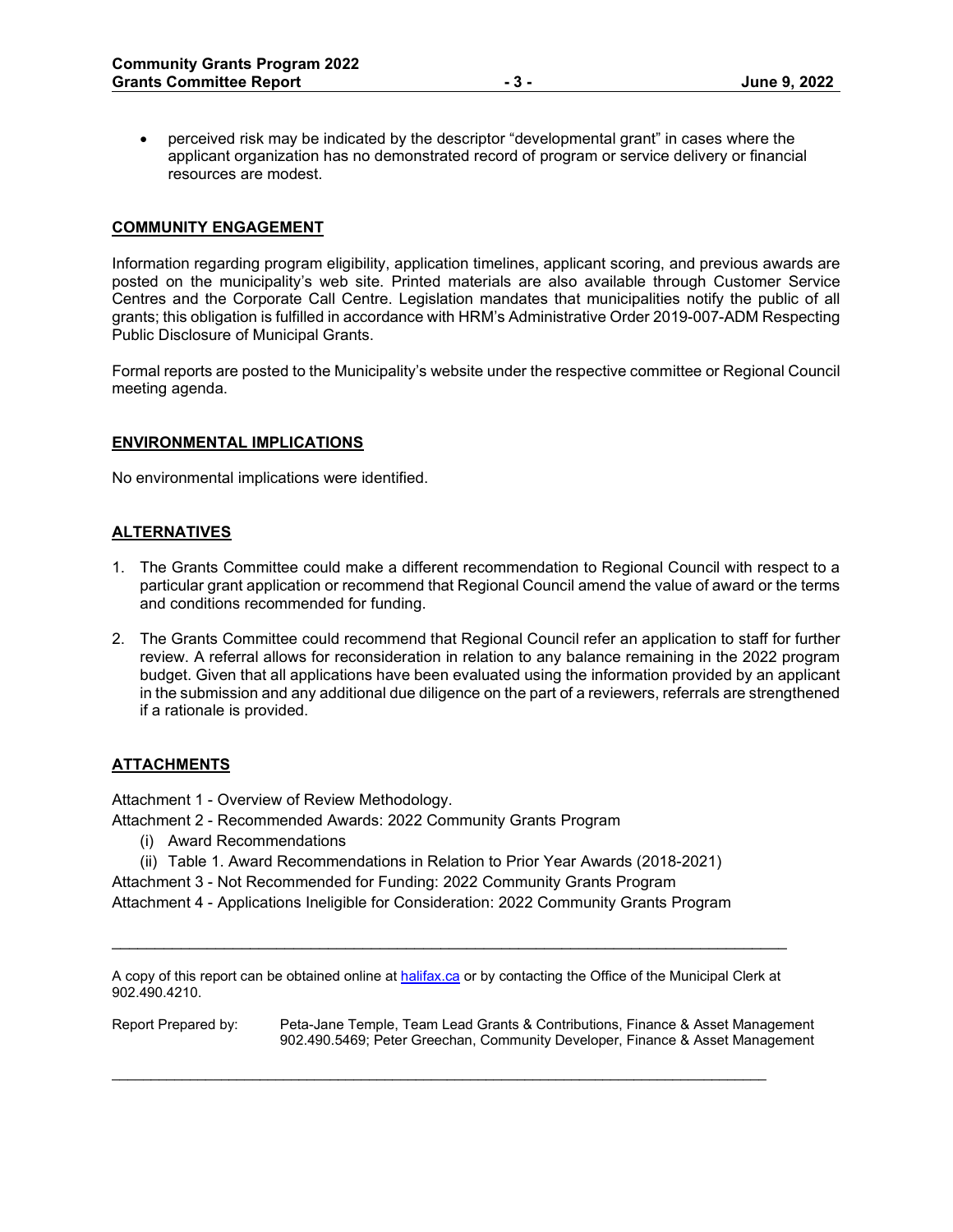# **Overview of Review Methodology**

As stated in the program guidelines, the program is primarily developmental with a focus on support to volunteer-led initiatives and organizational capacity-building. Presently, the Community Grants Program comprises eight (8) funding categories each with its own funding priorities. The program has two (2) types of grant: (1) a Project Grant of up to \$5,0000 and (2) a Capital Grant of up to \$25,000. The latter accommodates real property expenditures (i) the purchase of real estate, (ii) capital improvements to land or a building owned by the applicant, or (iii) the purchase of equipment costing over \$5,000 per item.

Due to the difference in maximum funding threshold for Project Grants (>\$5,000) and Capital Grants (>\$25,000) the combined value of awards by funding category will vary. Consequently, the combined value of requests and/or proposed awards by funding category does not correlate with the number of applications or proposed awards.

An organization<sup>[1](#page-6-0)</sup> is eligible for only one grant in any fiscal year. Joint applications between two or more organizations are permitted but the value of any award does not exceed the maximum funding threshold.

The staff recommendation report uses a "narrative" description of all applicants using three attachments: (i) recommended awards, (ii) recommendation to decline, and (iii) applicants' ineligible for consideration. The information on proposed awards provides additional detail, for example:

- applicants who are a registered Canadian charity;
- a brief description of the organization's purpose and type of program or service;
- groups that rely entirely on volunteers (with or without seasonal employment grants);
- how the operations of the organization are sustained (self-funded vs government operating assistance) including tax exemption by legislation or discretionary municipal tax relief;
- any other sources of funding, both confirmed or unconfirmed, as a gauge of project readiness;
- and a rationale in support of funding.

The term "Tier" refers to an organization's gross revenues in the prior fiscal year as presented in the financial statement provided with the grant application. This is a gauge of the applicant's year-end cash position including assets and liabilities if stated:

- Tier 1 below \$50,000
- Tier 2 below \$250,000
- Tier 3 above \$250,000

The evaluation of submissions is in two phases:

- (1) Ineligible applications are identified and are not scored.
- (2) eligible applications are evaluated within each funding category using standardized weighting of scores as included in the program guidebook (pp.6 and 8). Potential awards are then moderated in relation to applicants within the same funding category, in relation to the program's budget, prior grants to the same organization or project, and/or federal, provincial, or municipal government funding.
- (3) If sufficient capacity remains within the program's overall budget the value of a grant may be adjusted, or consideration given to applications that initially scored lower.

<span id="page-6-0"></span><sup>1</sup> This restriction also applies to multiple applications using the same registration number (for example, local branches of the same organization).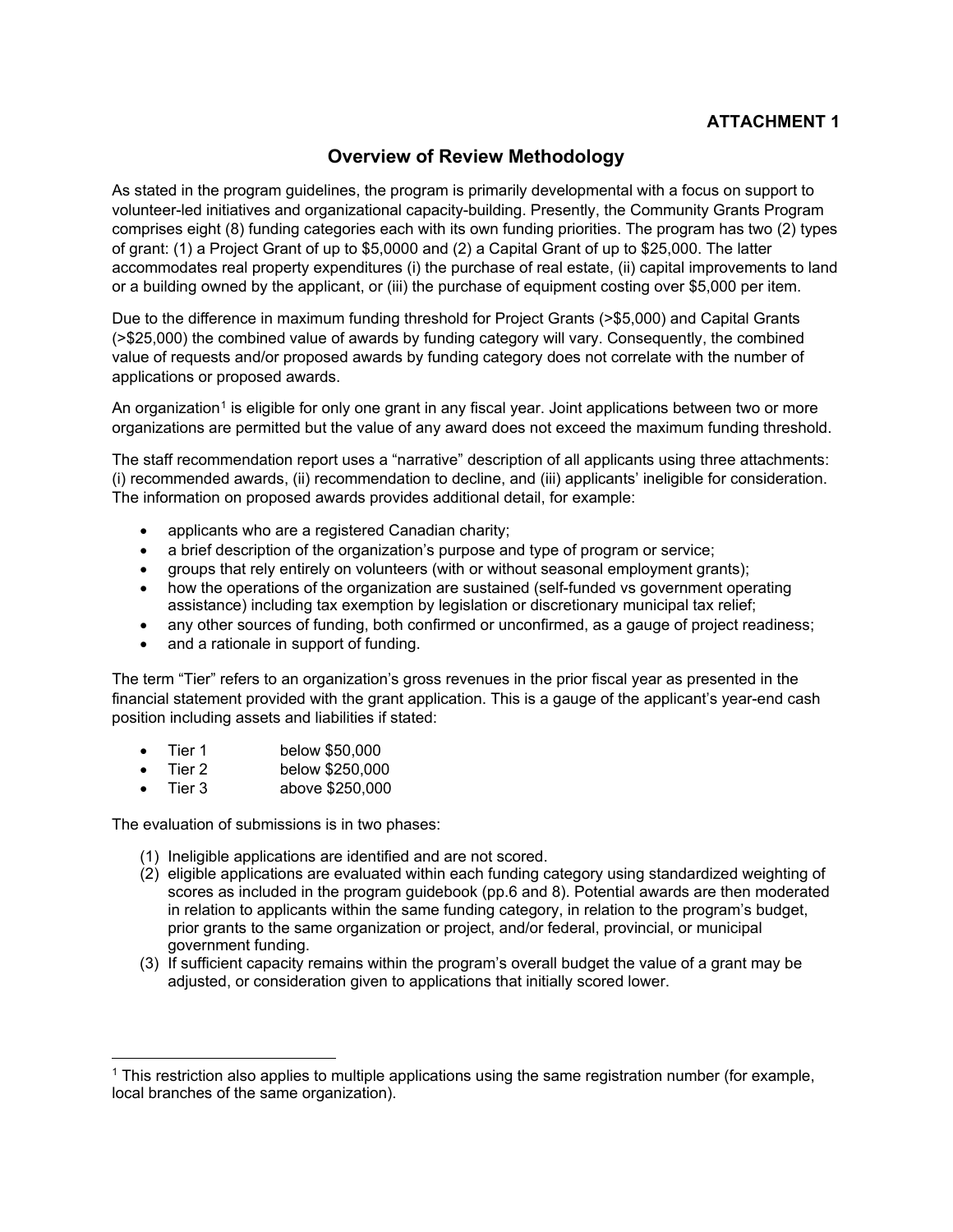The evaluation score does not correspond to the value of any award recommended.

In the event a reviewer declares a conflict of interest<sup>[2](#page-7-0)</sup> the file is reviewed by a colleague. Reviewers are expected to verify the information provided in the submission.

Smaller organizations may not have the cash-flow or access to market financing to commence a project prior to the receipt of a grant. Therefore, few grants are awarded on a reimbursement basis, but a grant may be held-back pending confirmation of an ability to proceed (for example, financing from other sources, permit approvals) and an assurance that the project can be completed in a timely manner.

<span id="page-7-0"></span><sup>&</sup>lt;sup>2</sup> Within this context a potential conflict of interest includes any membership in or past association with an applicant organization, personal, a familial or working relationship with the Board of Directors or staff, or any direct or indirect financial interest.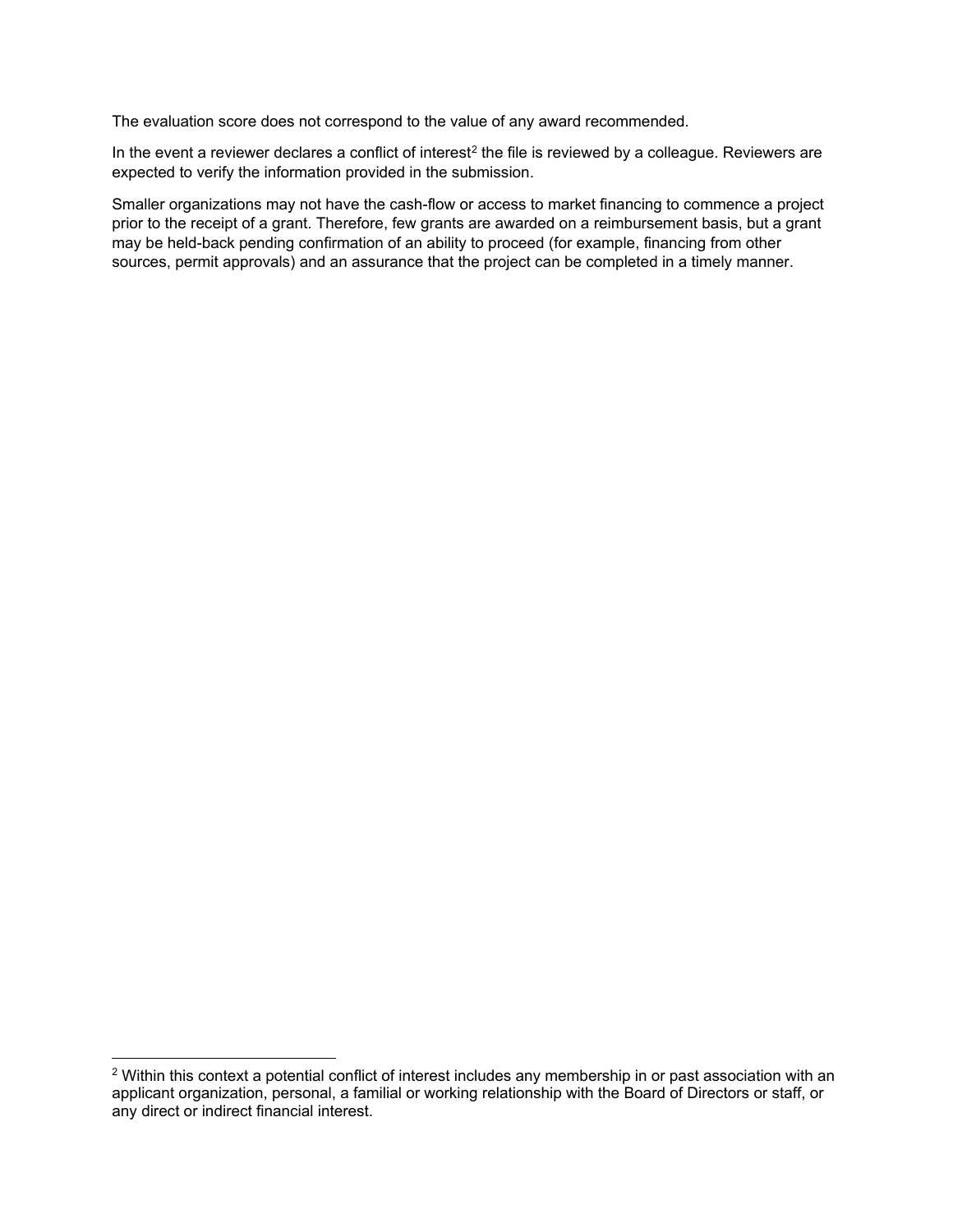# **Recommended Awards: 2022 Community Grants Program**

# **Arts & Crafts**

Tier 1

#### **1.Anchor Archive Regional Zine Society – Halifax – Project Grant/Equipment (Visual Arts)**

Anchor Archives promotes independent "alternative" media, notably self-published art books and a "zine" library. The society is volunteer-run and relies on project-specific grants, workshop fees, and fundraising. \$5,000 is requested towards the purchase of a replacement photocopier (cost \$5,995 HST incl) which is accessed in space shared with the Ink Storm Screen Printing Society and SadRad music collective. Partial funding is recommended based on (i) an opportunity to cost share among the user groups and (ii) revenue generated through photocopier user fees. *A project grant in the amount of \$2,500 is recommended towards the purchase of a replacement photocopier for shared use***.**

#### **2.Choirs for Change – Halifax – Project Grant/Performance (Music)**

Established in 2017, the society addresses social justice issues through choral music performances by three ensembles that accommodate different levels of proficiency. Operations rely on project-specific government grants, ticket sales and membership dues. A grant of \$3,016.95 is requested to fully fund an outdoor performance, *Spira - A Summer Choir,* featuring the society's young adult ensemble. The aim is to expand the choir's season by inviting non-members to a drop-in weekly session (July-August) hosted outdoors in Needham Park. Participation is free and no prior musical experience is required. *A one-time project grant of \$2,000 is recommended towards a series of participatory outdoor singing events.*

#### **3.Lawrencetown Sew-ciety – Lawrencetown – Project Grant/Equipment (Craft)**

The society is self-sustained by volunteers, membership dues and fundraising through an annual quilt show and sale. The club also make quilts to donate or raise money for charity. A grant of \$1,000 is requested to purchase small equipment costing \$1,275. *A grant in the amount of \$500 is recommended towards the purchase of small equipment.*

#### **4.Musquodoboit Valley Bicentennial Theatre & Cultural Centre – Middle Musquodoboit – Capital Grant/Equipment (Music/Theatre)**

Incorporated in 1983, the society operate a municipal registered heritage property serving small villages in the Musquodoboit Valley area. Operations are sustained by the Municipality (facility occupancy and an operating grant) supplemented by non-recurring project grants and rentals. The building is used for meetings, small events, concerts, and theatre performances. A capital grant of \$21,556.26 is requested to fully fund the purchase of upgraded sound and lighting equipment. The society's confirmed cash contribution is the purchase of a computer system costing \$2,394.86. The equipment is not a fixed capital upgrade to municipal property. *A capital grant in the amount of \$21,500 is recommended to fully fund the purchase of a sound and lighting system for the Bicentennial Theatre.*

#### **5.Rainbow Refugee Association of Nova Scotia – Provincial/Halifax – Project Grant/Program (Craft)**

Incorporated in 2013, the Association is volunteer-run and raises money to resettle LGBTQI+ refugees in Nova Scotia. Support is provided to through private sponsorship or government assisted individuals working in collaboration with the Immigrant Settlement Services Association of Nova Scotia. A grant of \$5,000 is requested to fully fund the expansion of a pilot project initiated in 2021 which provided free pottery classes to 2SLGBTQIA+ newcomers to encourage peer support and information sharing. The value of grant recommended has been amended to remove ineligible expenses; the qualifier "one-time"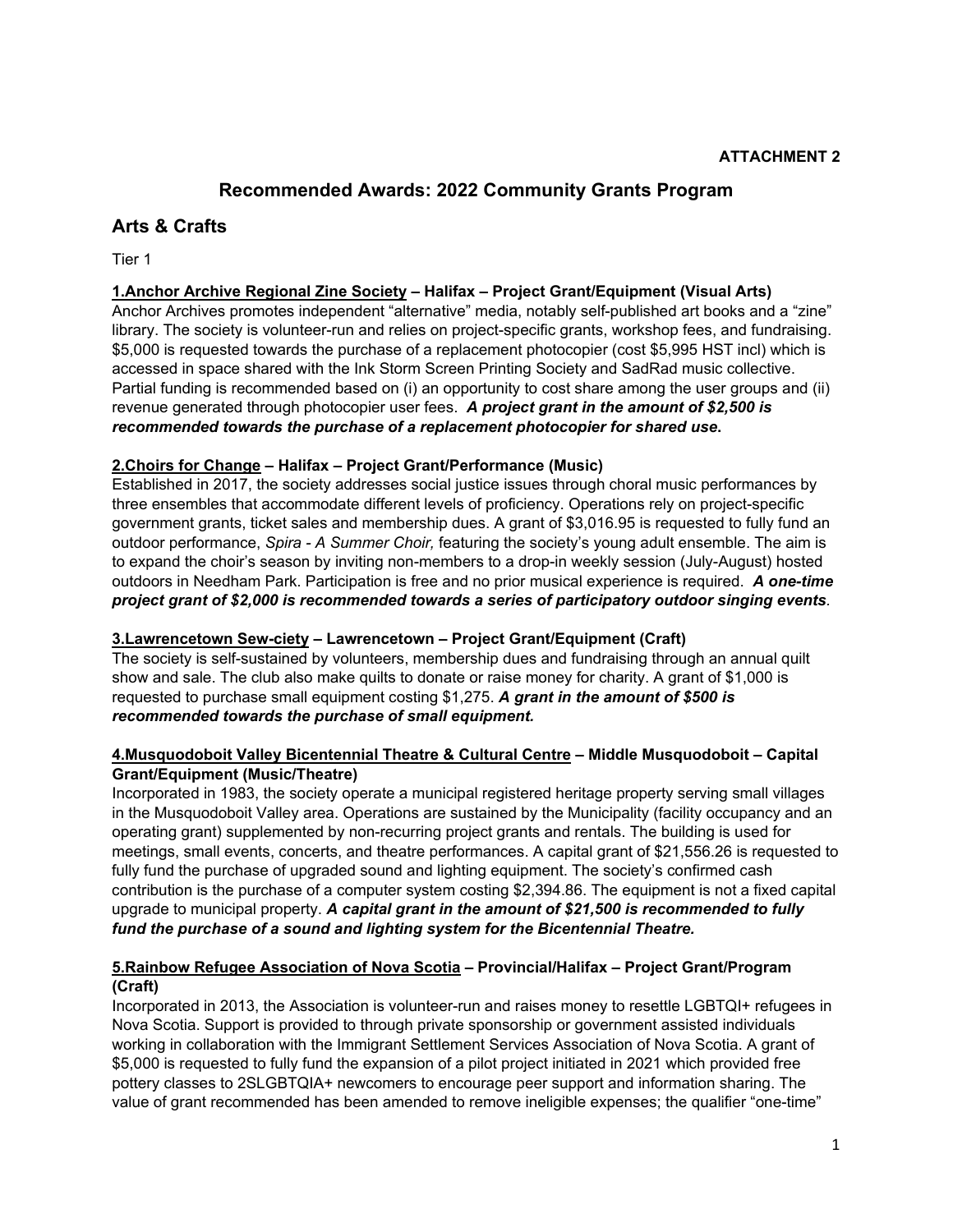indicates that some program costs are recurring (art materials). *A one-time developmental project grant in the amount of \$3,300 is recommended towards an arts project serving newcomers who identify as members of the 2SLGBTQIA+ community.*

# **6.Rug Hooking Guild of Nova Scotia – Provincial/Regional – Project Grant/Program (Craft)**

Incorporated in 1997, the society's volunteers promote the art of hooked rugs and other items (wallhangings, furnishings) through instructional classes and exhibitions. Operations are sustained by membership dues. A grant of \$5,000 is requested to expand an online registry of items produced locally costing \$5,500. Project costs include marketing, web site upgrade for reference, a portable scanner and laptop to record visual images and data storage, and a self-published booklet. The portable equipment will enable site visits to record items in private or institutional collections. *A project grant of \$5,000 is recommended towards the establishment of an online rug hooking inventory.*

### **7.Unicorn Theatre Society- Head of St. Margaret's Bay – Project Grant/Equipment (Theatre)**

The society operates a volunteer-run youth theatre located in the Bay Community Centre which is owned by HRM. The theatre group is sustained by the Municipality (facility), a community lottery<sup>[1](#page-9-0)</sup>, summer theatre camps, fees and fundraising. A grant of \$5,000 is requested to fund the purchase of replacement portable wireless microphones (total cost \$5,030.10). *A project grant of \$5,000 is recommended towards the purchase of wireless microphones.*

Tier 2

#### **8.Bella Rose Arts Centre Society – Clayton Park/Halifax- Capital Grant/Equipment**

The society is a registered Canadian charity that operates a theatre located in the Halifax West High School. The primary source of revenue is theatre and equipment rentals and government grants. Because the venue is within a public school it has not been assessed as taxable. A capital grant of \$25,000 is requested towards the purchase and installation of audio and lighting equipment to position the venue in relation to professional arts and entertainment, and to increase rental revenue. The total cost is \$410,800.68 and the purchases will have to be phased as funds permit. *A capital grant in the amount of \$25,000 is recommended towards the purchase of sound and lighting equipment.*

#### **9.Charles Taylor Theatre and Media Arts Association – East Preston – Project Grant/Production (Theatre/Music)**

Incorporated in 2010, the Association is a pre-professional theatre company that has developed and presented works featuring African Nova Scotian culture and artists. A grant of \$5,000 is requested towards a mentorship project co-produced with Eastern Front Theatre. The musical *Love, Peace & Hairgrease,* written by award-winning multidisciplinary artist Tara Taylor will be presented at the Alderney Landing Theatre, Dartmouth, and showcases the talent of the local Black arts community. Mentorship will be provided in lighting, sound, set design, technical and stage management. The total cost is \$37,000 with confirmed funding from the provincial government, a private donor, and the applicant. Funding is recommended to address the under-representation of Black artists and technicians in the arts industry and to support self-representation. *A grant of \$5,000 is recommended towards a theatre mentorship production for local Black artists and technicians.* 

Note: This application was re-assigned from the Diversity & Inclusion category to Arts & Crafts because it is a performing arts project (theatre, music, scriptwriting).

<span id="page-9-0"></span><sup>1</sup> The Bay Treasure Chest is a fundraising partnership among several local organizations in the area.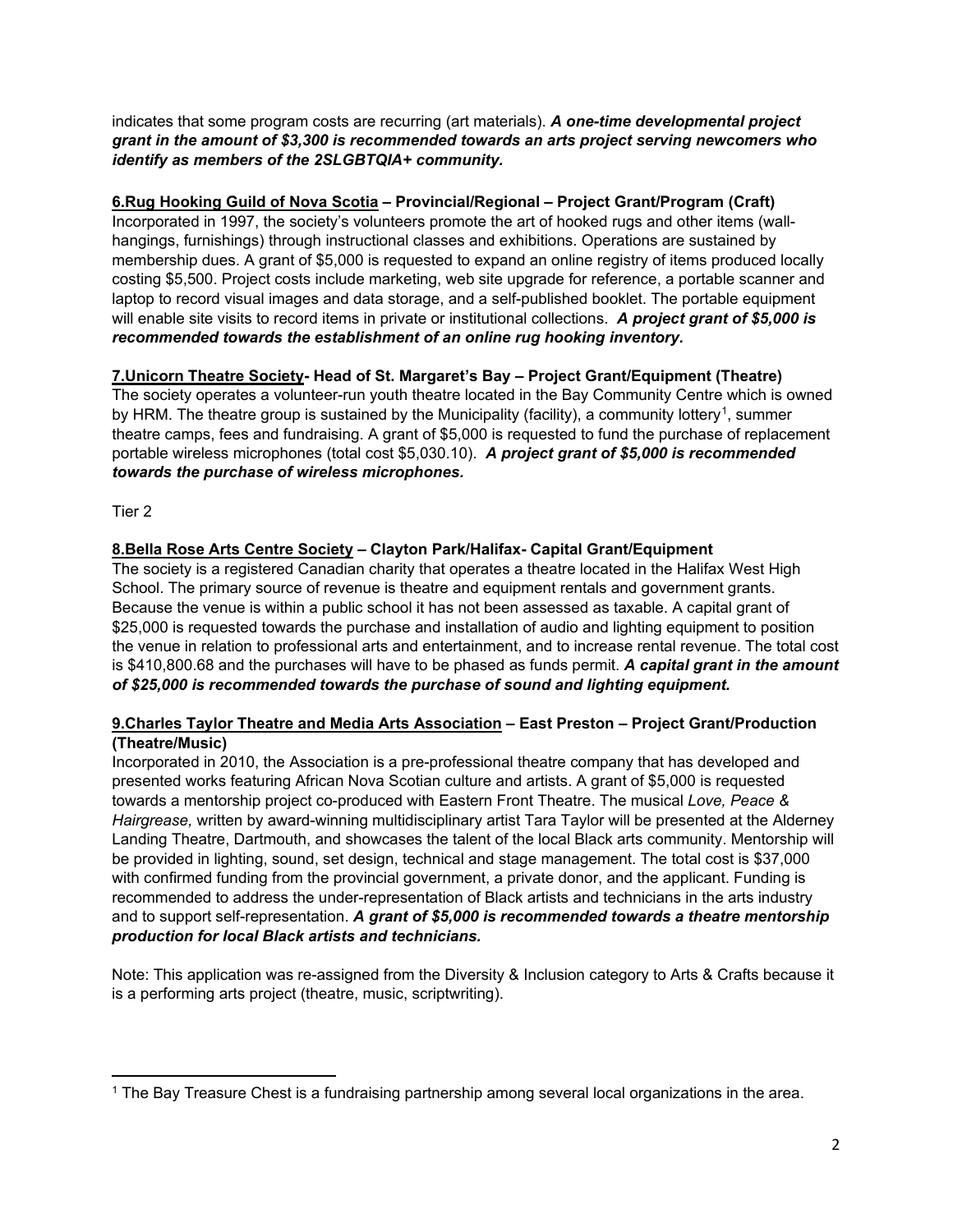#### Tier 3

# **10.Halifax Dance Association – Halifax- Capital Grant/Equipment (Dance)**

The Association is a registered Canadian charity that provides introductory and pre-professional instruction in traditional and contemporary dance. Operations are sustained by registration fees and fundraising. A capital grant of \$25,000 is requested towards the purchase and installation of suspended acoustic panels for two studios (total \$28,410.45+HST). This upgrade is part of a multi-year campaign to upgrade amenities.<sup>[2](#page-10-0)</sup>. Acoustic panels reduce poor sound absorption: a challenge for percussive dance classes, inclusive movement classes for participants with auditory/sensory sensitivities, and the visually impaired who rely on verbal cues. Funding is recommended to enhance the inclusion of children, youth and adults with a disability while also enhancing the functionality of studio space for pre-professional and professional students and arts organizations[3.](#page-10-1) *A grant in the amount of \$12,000 is recommended towards the purchase and installation of sound baffle equipment.*

# **Diversity & Inclusion**

Tier 1

#### **11.Immigrant Parents Network Association – Regional – Project Grant/Equipment (Diversity)**

Formed in 2021, the society is a new volunteer group that has hosted a monthly virtual peer support network and workshops sustained by members. The aim is to reduce isolation and help newcomers adjust their cultural practices and parenting values to Canadian laws and social norms. A grant of \$4,500 is requested to fully fund the purchase of two laptop computers and a web site upgrade. Quote provided. Funding is recommended to support a start-up operation to increase the profile of an organization serving immigrants and newcomers to HRM. *A developmental grant in the amount of \$3,500 is recommended to fully fund the purchase of one laptop computer and a web site upgrade.*

#### **12.Sheet Harbour Sexual Health Society – Sheet Harbour – Project Grant/Public Education (Diversity)**

Formed in 2004, the society is a registered Canadian charity that provides sexual education, resources and support for youth and adults. The Society is sustained by Sexual Health Nova Scotia and projectspecific grants. A grant of \$5,000 is requested to fully fund the purchase of books to establish a small library to serve the 2SLGBTQIA+ community, web site and marketing costs. The aim of the library is to address homophobia and support gender diversity. Individuals who identify as 2SLGBTQIA+, family and service providers may have limited access to resources in rural locations and a web-based catalogue could broaden availability. The value of grant has been moderated to exclude recurring operating expenses. *A grant in the amount of \$3,000 is recommended to fully fund the purchase of resource materials serving the 2SLGBTQIA+ community.*

### **13.Smartkidz Heritage Club – Halifax – Project Grant/Marketing (Diversity)**

Formed in 2021, the society is a new volunteer group that has delivered some on-line content for children aged 5-12 years old and a summer camp. A grant of \$5,000 is requested to fully fund the development of a web site, a strategic plan, and branding materials. Quote provided. Funding is recommended to support a start-up operation with the development of a web site to increase awareness and participation in Afrocentric activities and develop revenue. *A developmental grant in the amount of \$3,300 is recommended to fully fund the development of a web site.*

<span id="page-10-0"></span><sup>2</sup> Phase I included a gender-neutral washroom, hallway accessibility upgrades, and studio acoustic panels.

<span id="page-10-1"></span><sup>3</sup> For example, Mocean Dance, Votive Dance, Kinetic Studio, Phin Performing Arts, and The Woods.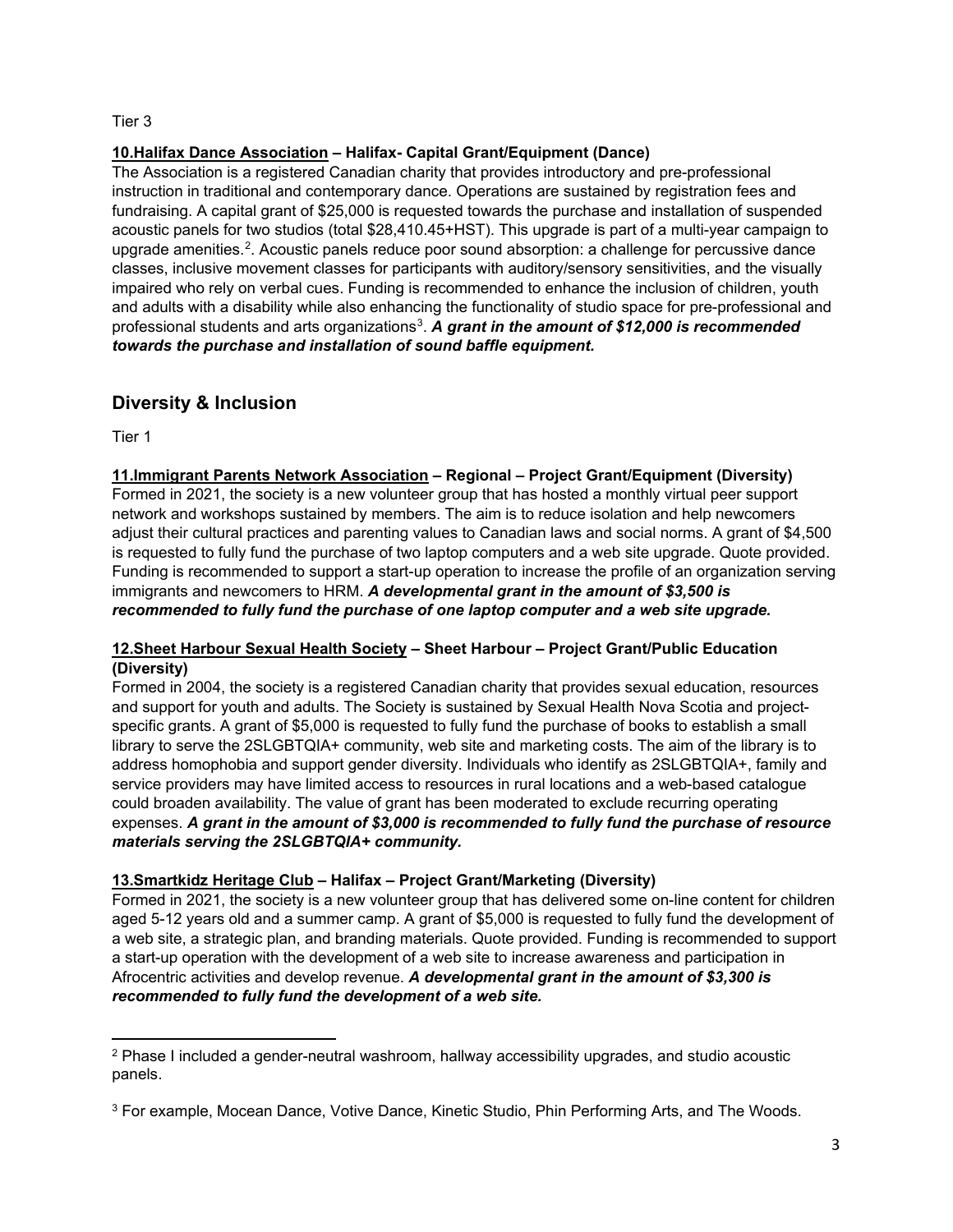#### Tier 2

**14.Canadian Mental Health Association – Halifax/Dartmouth – Project Grant/Equipment (Diversity)** The Association is a registered Canadian charity that promotes mental health and provides social support programs for mental health consumers, many of whom are lower income and socially isolated. A grant of \$2,500 is requested to fully fund the purchase of small equipment to move supplies and a portable sound system. *A grant in the amount of \$1,000 is recommended towards the purchase of a portable sound system.*

Note: This application was re-assigned from Leisure to Diversity & Inclusion based on service exclusively to mental health consumers.

**15.Conseil communautaire du Grand-Havre – Regional – Project Grant/Marketing (Diversity)** The society provides representation and a range of programs to foster and celebrate the French-speaking community (events, language classes, public talks). In addition to government funding the society raises funds through membership dues and service fees. A grant of \$5,000 is requested towards Phase 2 of the development of an online platform that will provide information about French language events, services, Acadian and Francophone organizations. The total cost is estimated to be \$33,495 and application has been made to Canadian Heritage and Nova Scotia Department of Communities, Culture, Tourism & Heritage. The applicant's contribution of \$5,200 is confirmed. *A grant in the amount of \$5,000 is recommended towards the development of a community on-line platform serving the Acadian and Francophone community.*

#### Tier 3

**16.Healthy Minds Network Co-operative Limited – Dartmouth- Project Grant/Marketing (Diversity)** The cooperative is a small registered Canadian charity that advocates for access to mental health services for persons experiencing mental illness. The cooperative relies upon government funding from the Nova Scotia Health Authority and the Nova Scotia Department of Health and Wellness. A grant of \$5,000 is requested to fully fund a web site upgrade. The financial information provided indicates an ability to cost share. *A developmental grant in the amount of \$3,000 is recommended towards the development of a web site serving mental health consumers.*

### Tier 2

**17.March of Dimes Canada– Provincial/Halifax – Project Grant/Public Education (Inclusion)**

March of Dimes Canada provides community-based support services to adults with a physical disability or acquired brain injury. Programming includes outreach attendant services, assistive devices, information and advocacy. The organization is sustained by government grants, service fees, and donations. A grant of \$4,500 is requested to fully fund the production of an educational video and administrative costs. The video is intended to supplement an existing movement education program by providing guidance to caregivers of persons with a neurological motor disorder. The financial information provided indicates an ability to cost share. *A grant of \$1,500 is recommended towards the production of an instructional video.*

### **18.Mic Mac Aquatic Club – Dartmouth – Capital Grant/Building Upgrade (Inclusion)**

The society provides instructional and competitive paddling programs for a range of ages and abilities. The facility is located on Lake Banook and receives municipal tax relief. Revenues are primarily from paddling and rowing memberships, bar and catering sales, social memberships, rentals and grants. A capital grant of \$25,000 is requested towards refurbishment of two existing locker rooms and the addition of two gender-neutral washrooms in the Club's boathouse at a total cost of \$162,000. The Club has committed \$87,000 to the project and made application to the Nova Scotia Communities, Culture,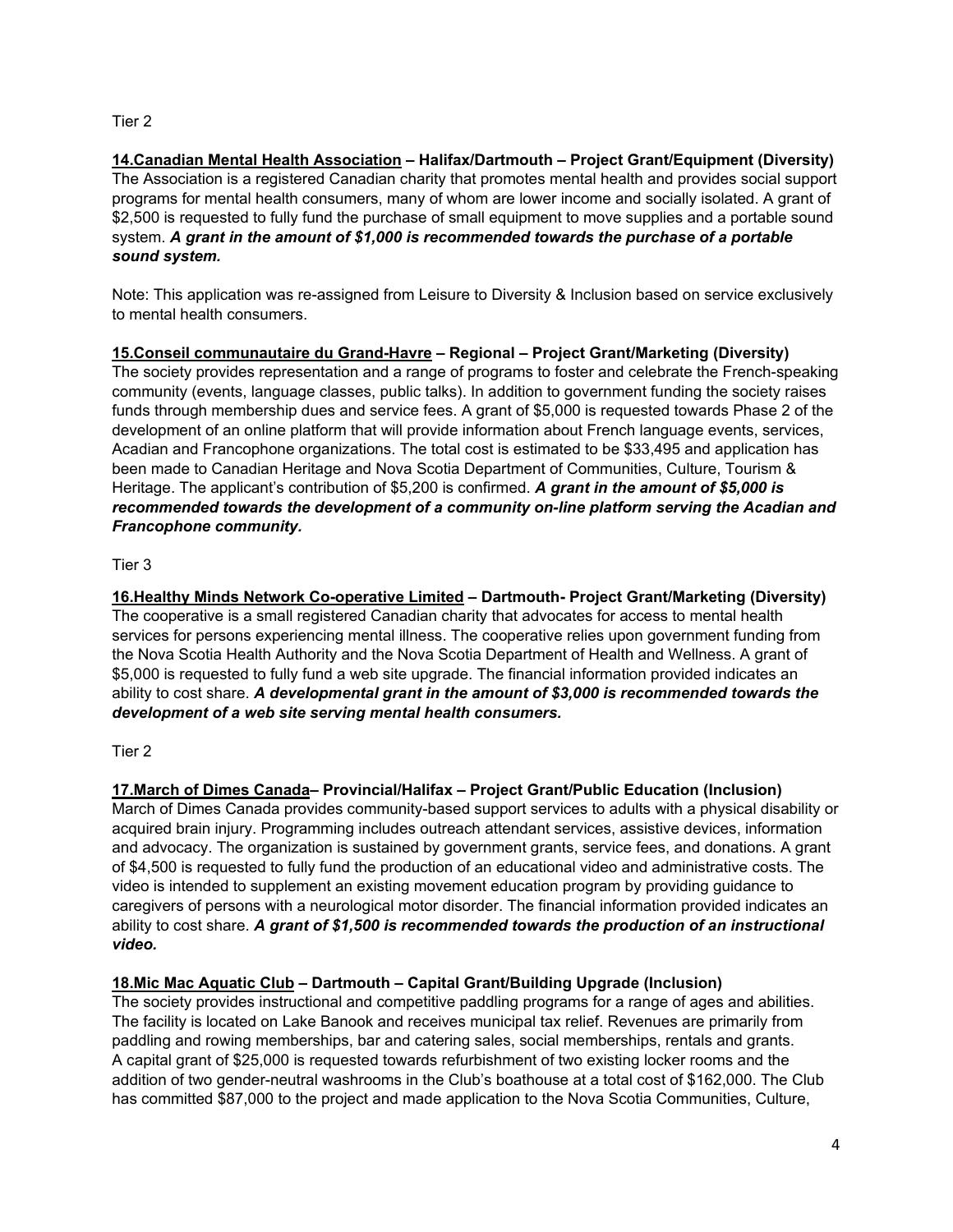Tourism & Heritage Recreation Facility Development Grant Program (\$50,000). The project is broad in scope and includes lighting, flooring, new lockers, interior walls, painting and relocation of a mural. Therefore, it is recommended that municipal funding be directed to accessibility upgrades and gender inclusivity. If approved costs funded by HRM's grant will be itemized in the award notification letter. *A grant in the amount of \$10,000 is recommended towards gender-neutral washrooms and accessibility upgrades to a boathouse.*

#### **19.Prescott Group Society – Halifax – Project Grant/Equipment (Inclusion)**

The society is a registered Canadian charity that provides employment and support services for adults with intellectual and developmental disabilities. The organization's programming is primarily funded by the Nova Scotia Department of Community Services with earned revenues from product sales and fundraising. A grant of \$4,950 is requested to fully fund the purchase of small outdoor furniture and furnishings for outdoor seating areas. *A grant in the amount of \$1,800 is recommended to fully fund the purchase of wheelchair accessible picnic tables.*

# **Emergency Assistance**

Tier 1

**20.North Dartmouth Outreach Resource Centre – Dartmouth- Capital Grant/Building Upgrade** Incorporated in 1996 the society operate a food bank located in the Stairs Memorial Church hall. Operations are sustained by contributions from local United Church parishes and donations. A capital grant of \$25,000 is requested towards re-modelling the hall to separate the food bank from congregational and other activities at a total cost of \$35,000. The society have applied to the United Church of Canada for \$10,000. The applicant is not the property owner<sup>[4](#page-12-0)</sup> (Guidebook, p.13). However, the project includes new portable shelving units costing \$2,954 for food storage. The society will be provided with feedback and referred to the 2023 Community Grants Program. *A project grant in the amount of \$2,954 is recommended to fully fund the purchase of shelving equipment.*

#### Tier 2

**21.Sackville-Bedford Meals-on-Wheels Society – Sackville/Bedford – Project Grant/Marketing** Established in 1987, the society is a registered Canadian charity run entirely by volunteers and relies on cost-recovery service fees and fundraising to prepare and deliver meals to shut-ins and seniors wanting assistance with meal preparation. A grant of \$5,000 is requested to fully fund a web site upgrade costing \$4,275 to broaden program participation, volunteer recruitment and recognition, and enable online donations. *A project grant in the amount of \$4,275 is recommended for web site upgrades to promote a home delivery meal program.*

Tier 3

### **22.Community Care Network Society – Halifax/Dartmouth – Capital Grant/Equipment**

Operating as the Parker Street Food & Furniture Bank, the Society is a registered Canadian charity that assists families and individuals living in poverty. Services include a food bank, donation or low-cost clothing, furniture and household items, and special projects (Christmas food hampers, school supplies). The society raises funds through thrift store sales, donations, and grants. HRM provides annual tax relief on two properties owned and operated by the Society. A capital grant of \$25,000 is requested towards the purchase of a replacement refrigerated delivery truck costing \$172,800+HST. The applicant has secured

<span id="page-12-0"></span><sup>4</sup> The applicant could make a joint application to the 2023 Community Grants Program with the property owner.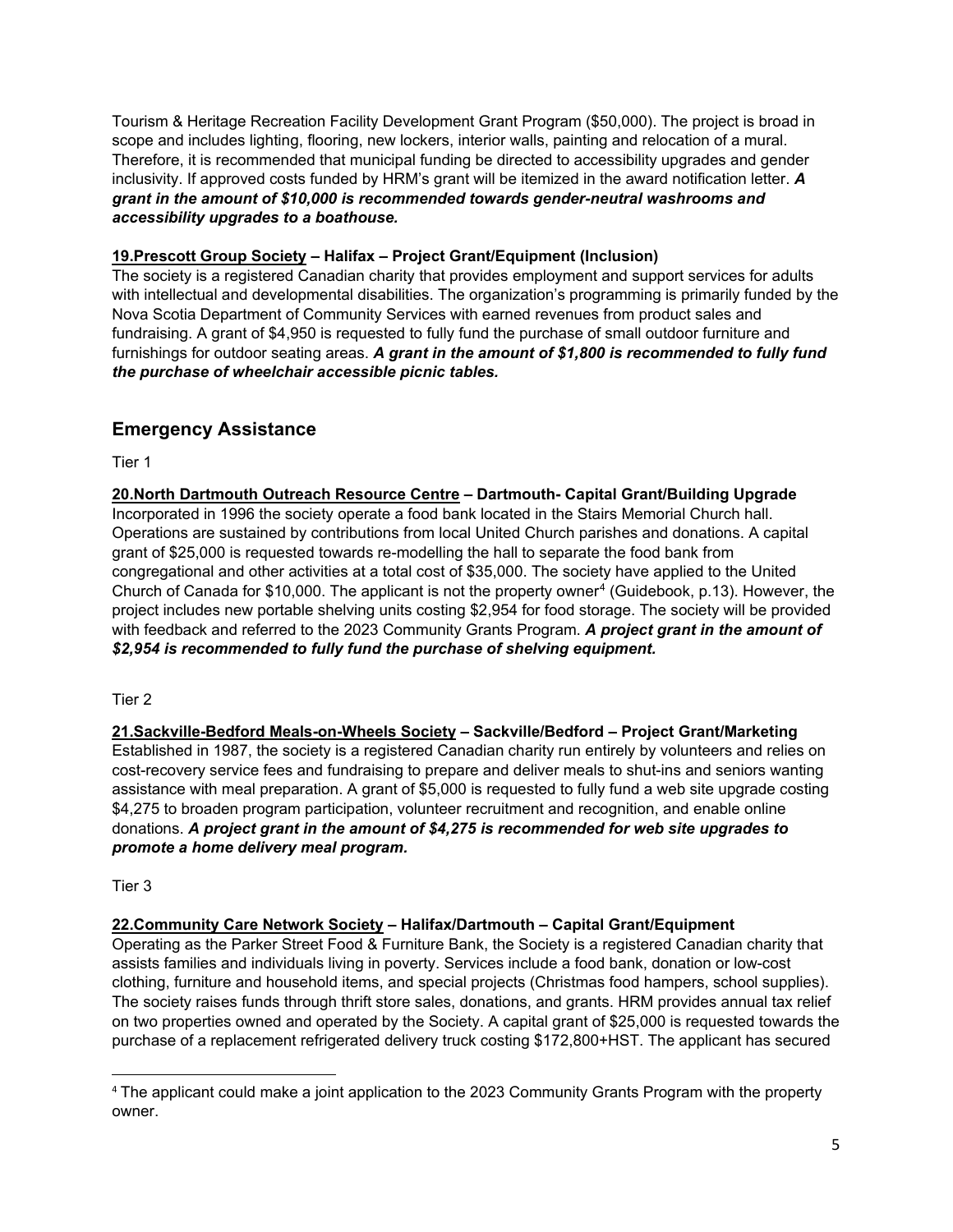funding in the amount of \$96,000 from non-municipal sources. Funding is recommended to sustain food collection and distribution. As a registered charity the Society could apply to Revenue Canada for a partial HST rebate. *A capital grant in the amount of \$25,000 is recommended towards the purchase of a replacement refrigerated food truck.*

# **Environment**

Tier 1

#### **23.Life School House Co-operative Limited – Provincial/Dartmouth – Project Grant/Equipment**

Incorporated in 2018, the cooperative is a small network of "folk schools" – informal spaces where community members share arts and traditional skills in small workshops using the barter system. The cooperative appears to be sustained by grants/small donations and recently assumed operation of the Caledonia Community Garden located on HRM park land. A grant of \$5,000 is requested to fully fund the purchase of a garden shed. HRM Parks & Recreation have approved the small storage shed and liability insurance coverage is confirmed. A "developmental" grant is recommended to acknowledge a degree of risk associated with a site previously abandoned by volunteers and participants. *A developmental grant in the amount of \$3,500 is recommended towards the purchase of a small storage shed for the Caledonia Community Garden.*

#### **24.Williams Lake Conservation Company – Purcell's Cove/Spryfield – Project Grant/Public Education**

The society is entirely volunteer; its members work to protect the Williams Lake watershed supported through membership dues, donations, and project-specific grants. A grant of \$2,215 is requested towards (i) a paid tour guide for park walks in conjunction with Halifax Libraries and field trips on private property (\$1,440), design and printing of a brochure on invasive species (\$285), a nature guide (\$552), and brochures (\$178). Funding is recommended for the new educational material on invasive species and infestation management (for example, Japanese Knotweed and Multiflora) and nature guides. The value of award has been modified to remove a paid tour guide – the program does not fund wages, stipends, or honoraria (Guidebook, p.13). *A grant in the amount of \$1,000 is recommended to fully fund the production of public information materials.*

Tier 3

### **25.Cathedral of All Saints – Halifax**

All Saints is a religious organization and a registered Canadian charity sustained by congregational offerings, investment earnings on restricted funds, donations, and fundraising. As a place of worship, the property is exempt under the Assessment Act. The church would like to establish a garden to grow fruit, vegetables and flowers. The sale of flower bouquets will be used to purchase food to supplement the produce grown and donated to local charities. The congregation has an established role in relation to St. Mark's Church food bank, Shelter Nova Scotia's Adopt-a-Meal program, and St. George's soup kitchen. A grant of \$3,050 is requested to fully fund the construction of raised garden beds. The church will contribute in-kind labour to construct the garden and \$1,000 in stipends to youth from the congregation to maintain the site. The applicant's submission is strengthened by their on-going support to local feeding programs and project sustainability. *A developmental grant of \$3,050 is recommended to establish a garden to support existing outreach to local food banks and feeding programs.*

### **26.Dartmouth Adult Services Centre Association – Dartmouth - Project Grant/Community Garden**

The Association is a registered Canadian charity whose main objective is assisting adults with an intellectual disability with employment. The organization's programming is primarily funded by the Nova Scotia Department of Community Services with earned revenues from product sales and fundraising.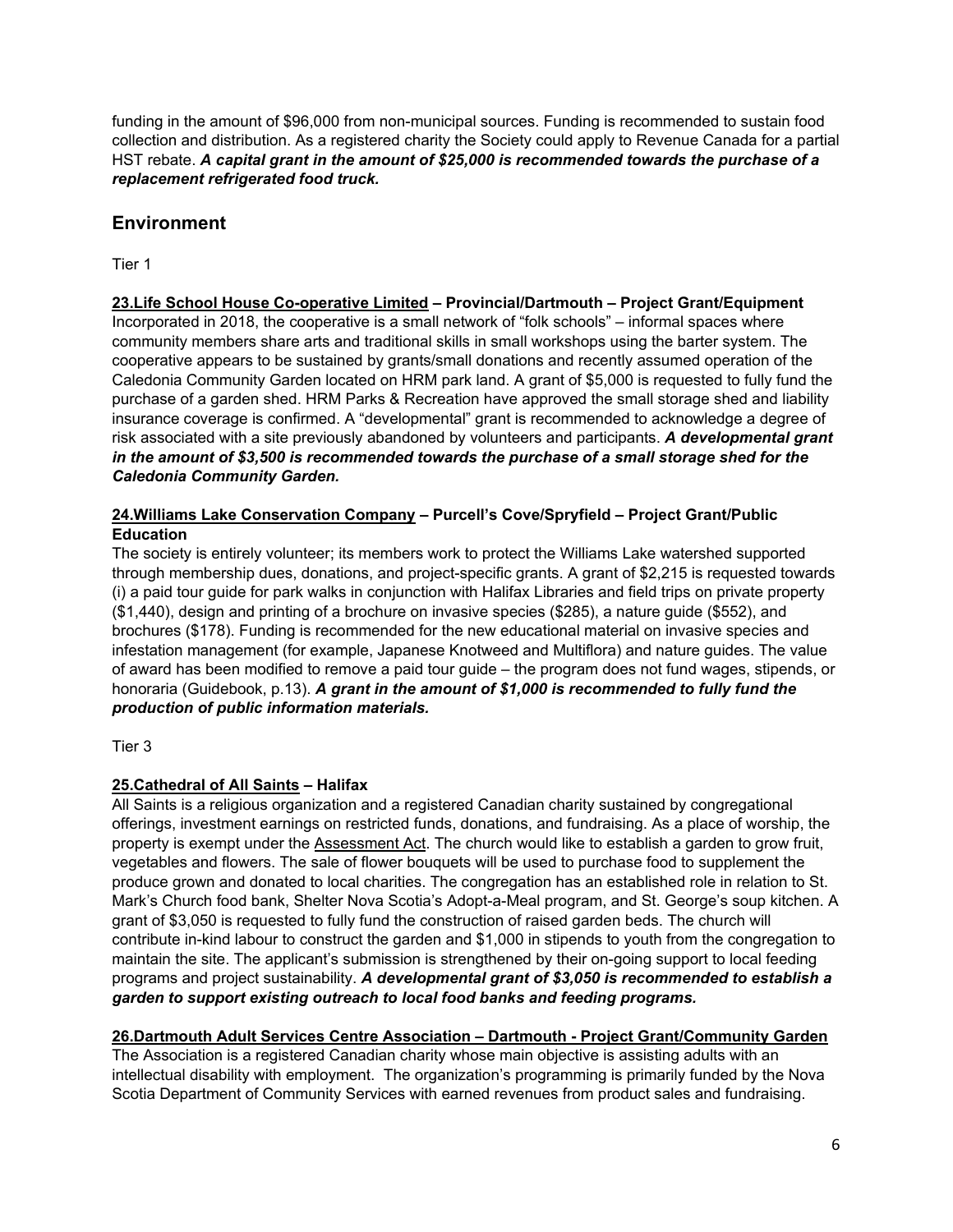HRM provides annual tax relief. A capital grant of \$15,000 is requested towards constructing an accessible garden (total cost \$45,000). The estimated cost includes professional landscape design and installation, a paved path, raised beds, planters, plant material and soil/compost. Funding from the Stevens Family Foundation (\$5,000) and the Windsor Foundation (\$25,000) is confirmed. A project grant is recommended based on an ability to cost share or phase the project as funds permit. *A grant of \$5,000 is recommended towards establishing a garden for mental health consumers.*

Note: This application was re-assigned from the Diversity & Inclusion category to Environment because this is a gardening project. The only adaptive items were accessible picnic tables representing a small percentage of the total estimated project cost.

# **History**

Tier 1

#### **27.Association of Health Sciences Archives and Museums of Nova Scotia – Provincial/Halifax – Project Grant/Marketing**

The Association's mission is to preserve the history of health sciences in Nova scotia, notably medicine, nursing, dentistry, and pharmacy. The society is entirely volunteer with modest membership dues. In 2021, the society received a municipal grant to digitize and upload photographic material of their web site to provide public access to what have been largely institutional or private records. Due to changes made by Google, the host company, this content is no longer directly available to users. A project grant of \$2,294.25 is requested to fully fund professional fees to restore web site functionality. *A project grant in the amount of \$2,000 is recommended to fully fund web site re-design and restore hosting capabilities.*

**28.Icelandic Memorial Society of Nova Scotia – Markland Settlement – Project Grant/Interpretation** The society is a registered Canadian charity whose volunteers aim to preserve the history of Iceland settlement in rural Markland. The area contains the foundations of early settlers and burial plots (c.1875- 1882). The organization relies on membership dues and donations. A grant of \$5,000 is requested to fabricate and post small signs to identify families interred on site, a wayfinding map, and directional signs. These signs are temporary and not considered a capital improvement. This site is unique in terms of early settlement and its preservation and upkeep relies entirely on volunteers*. A project grant in the amount of \$2,500 is recommended towards settlement site interpretation.*

### Tier 2

**29.Friends of the Public Gardens – Halifax – Project Grant/Interpretation (National Historic Site)** The society is a registered Canadian charity whose purpose is to protect the Halifax Public Gardens (c.1874) and immediate vicinity. The society is entirely volunteer and relies on donations, membership dues, and project-specific grants. A grant of \$5,000 is requested towards the production of an audio tour for mobile devices featuring the history and horticulture associated with the Victoria Jubilee Fountain and the Griffins Pond. The total cost is \$11,200 including research and development, audio-recording, and brochure printing. The society's contribution of \$6,200 is confirmed. The value of grant has been modified to exclude unspecified "research and development costs"<sup>5</sup>. Full funding is recommended for the recording and brochure. *A grant in the amount of \$2,000 is recommended towards the audio recording and brochure printing costs for a self-guided audio tour.*

<span id="page-14-0"></span><sup>&</sup>lt;sup>5</sup> In 2021, the society received a grant of \$5,000 towards a self-guided audio tour of Camp Hill Cemetery.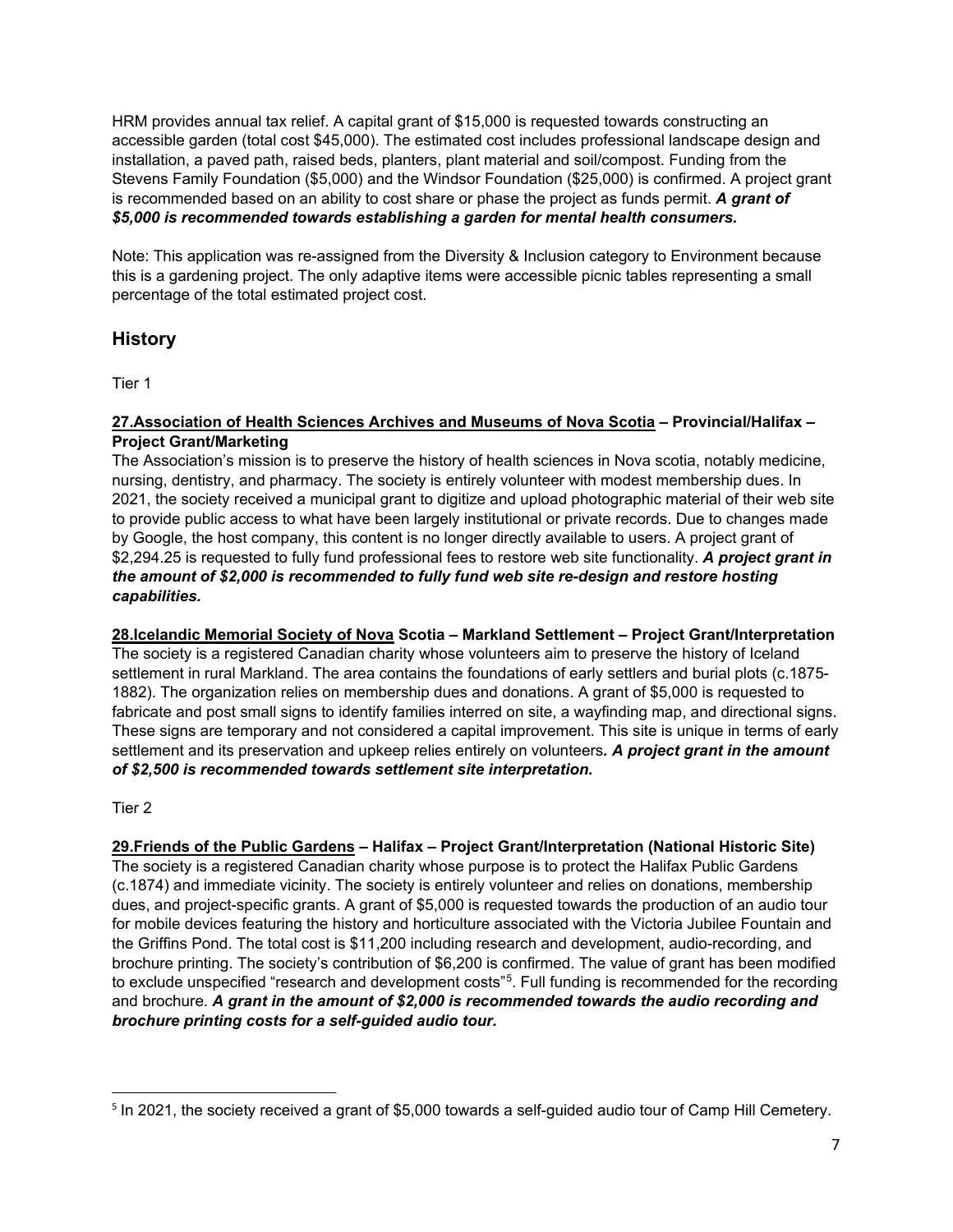#### **30.Local Council of Women: Halifax – Halifax – Capital Grant/Building Maintenance (Registered Heritage Property)**

Incorporated in 1913 under an Act of the Nova Scotia Legislature the Council has played a pivotal role in women's history and civic improvement. The George Wright House (c.1902) was built in the Queen Anne Revival style by a local businessman who perished in the sinking of the Titanic. In recent years the Council's volunteers have rejuvenated its operations and the property is now a popular venue for social gatherings, small events, and performances. Operations are sustained by rental revenues and donations. Having completed the interior refurbishment, the Council wish to address the building's exterior and have requested a capital grant of \$25,000 towards painting (total cost \$44,833.58). The applicant's contribution of \$19,833.58 is confirmed. Quotes and Heritage Planner approval included. *A capital grant in the amount of \$25,000 is recommended towards exterior conservation of the George Wright House.*

### **31.Universal Unitarian Church of Halifax – Halifax – Capital Grant/Building Maintenance (Registered Heritage Property)**

The Church was incorporated under an Act of the Nova Scotia Legislature (1873) and is a registered Canadian charity sustained by rental revenue, congregational giving, and fundraising. The property was constructed as a private residence in c.1822 in the Victorian Eclectic style. As a place of worship, the property is exempt under the Assessment Act except for a portion leased to the Halifax Early Childhood School for which HRM provides partial tax relief. A capital grant of \$25,000 is requested towards (i) roof repairs and (ii) replacement gutters (total cost \$55,860.10). The applicant's cost-share of \$30,860.01 is confirmed – including a partial tax rebate. Quotes and Heritage Planner approval included*. A capital grant in the amount of \$15,000 is recommended towards roof repair.*

# **32.Parish of St. George Anglican Church – Halifax – Capital Grant/Capital Repair (National Historic Site)**

The Church is a religious organization and registered Canadian charity sustained by congregational offerings, rental income, and project-specific grants. As a place of worship, the property is exempt property tax under the **Assessment Act.** A grant of \$25,000 is requested towards the reconstruction of the retaining drystone wall on Gerrish Street, Halifax that is 250 years old. The total cost of this phase of the restoration is \$239,000[6.](#page-15-0) Parks Canada has committed up to 50%, application has been made to the Nova Scotia Department of Communities, Culture & Heritage (\$10,000), the Halifax Foundation, and the Heritage Trust of Nova Scotia. The applicant's cost-share of \$25,200 is confirmed. Funding is recommended based on the risk that the wall may collapse which has resulted in the closure of the sidewalk. The value of award has been moderated to acknowledge successive capital grants to the applicant. *A capital grant in the amount of \$10,000 is recommended towards reconstruction of the Little Dutch Church retaining walls.*

Tier 3

### **33.Dartmouth Non-Profit Housing Society – Dartmouth – Capital Grant/Building Maintenance (Registered Heritage Property)**

<span id="page-15-0"></span>The society owns and operates an extensive portfolio of affordable rental housing in Dartmouth and its operations are sustained by tenant rents and project-specific grants. HRM provides partial tax. The Boggs-Lawrence Hartshorne House (c.1837) is a registered heritage property in the English Colonial style rowhouse. The premises are used as an administrative office with tenancy on the second floor. A capital grant of \$25,000 is requested to purchase replacement windows (\$25,134.25). Heritage Planner approval and quote included. The Society's contribution is in-kind labour to install. Partial funding is recommended - the project could be phased as funds permit. *A capital grant in the amount of \$12,500 is recommended towards the purchase of replacement windows.*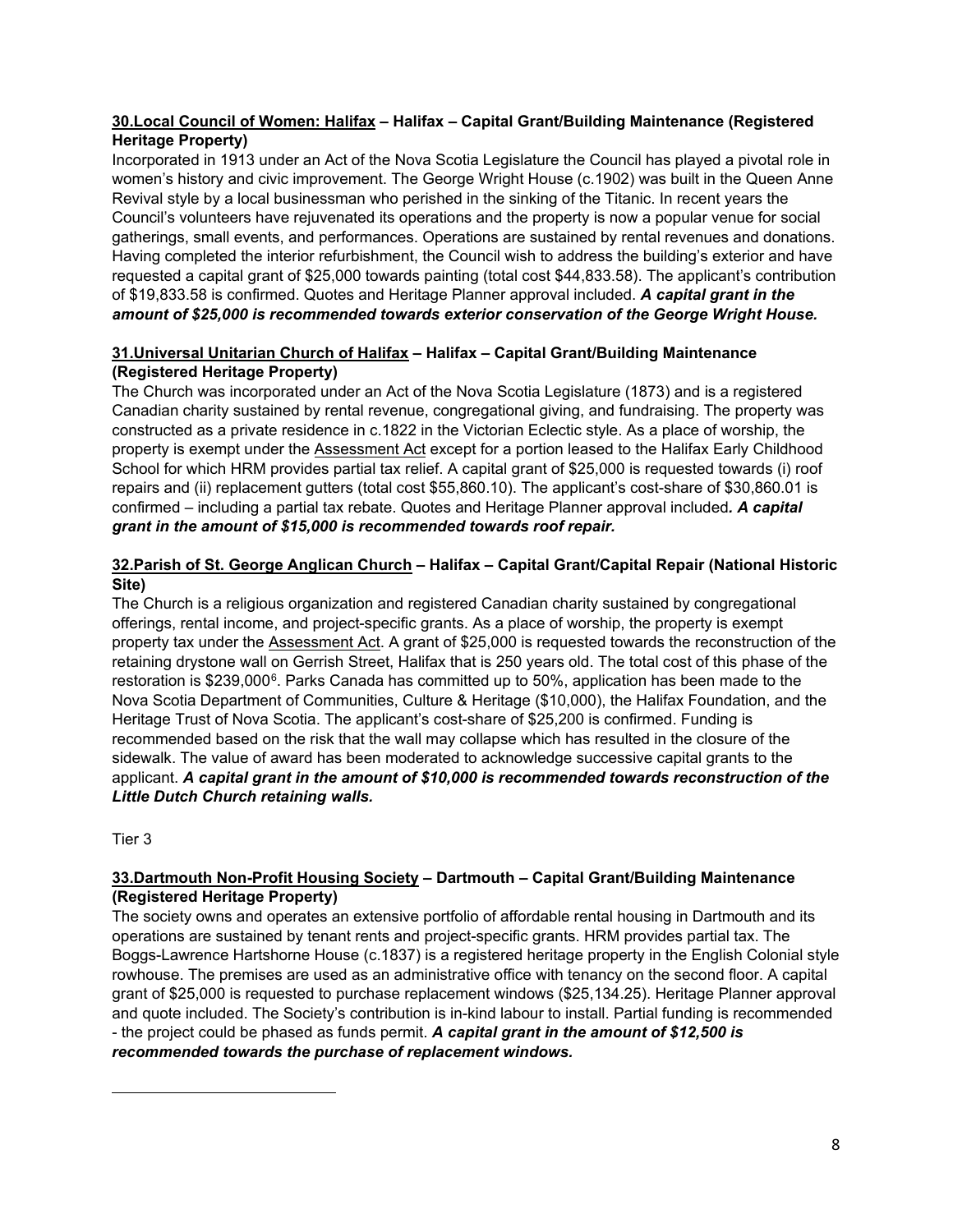#### **34.Feeding Others of Dartmouth Society – Dartmouth – Capital Grant/Building Maintenance (Registered Heritage Property)**

The Society is a registered Canadian charity supported by donations and volunteers from several local churches. The *Grace Hiltz House* is a municipally registered heritage property (c.1909) built in the Queen Anne Revival style that was donated to the Society by HRM at less than market value. The property is used to prepare and serve a daily lunch to homeless and lower income adults with support from the Nova Scotia Department of Community Services and municipal tax relief. A capital grant of \$6,025 is requested towards minor exterior building maintenance costing \$12,500+HST. The work includes fascia replacement, guttering and downspouts, minor repairs to woodwork, and exterior painting. Heritage Planner and quotes included. The applicant's contribution is unconfirmed, but the project could be phased as funds permit. *A capital grant in the amount of \$6,025 is recommended towards exterior repairs to the Grace Hiltz House, a municipally registered heritage property.*

Note: This application was re-assigned from the Emergency Assistance and Neighbourhood Safety category because the expenditures are for upkeep to the exterior of a registered heritage property.

Tier 3

#### **35.AIDS Coalition of Nova Scotia – Halifax – Project Grant/Research**

The Coalition is a registered Canadian charity formed through the merger of two former Halifax-based organizations that provided health information and support and representatives of persons living with AIDS. The society's main source of funding are health-related grants from the federal and provincial government supplemented by fundraising and project-specific grants. A grant of \$5,000 is requested to fully fund an oral history project, "*Stories of Love and Anger: AIDS Activism and Organizing in Halifax 1981-1996"*, to collect accounts of those affected by the AIDS pandemic. Funding is recommended to support self-representation among marginalized communities most impacted by this disease whose stories of discrimination have not been recognized in "official histories". The value of grant has been moderated to exclude ineligible expenses. *A grant in the amount of \$4,000 is recommended to fund an oral history of local AIDs activism and resilience.*

#### **36.Maritime Conservatory of Performing Arts – Halifax – Project Grant/Building Condition Assessment (Registered Heritage Property)**

The Conservatory was incorporated in 1921 under an Act of the Nova Scotia Legislature and is exempt property tax under that Act. The organization is also a registered Canadian charity. Revenues are primarily tuition fees and fundraising. Programming includes instruction in music and dance for adults and children, including music therapy for persons with a physical or cognitive disability. A grant of \$5,000 is requested to fully fund a building condition assessment and prepare a revised workplan and cost estimates that will inform a capital campaign to fund restoration and upgrades. Quotes included. The former Chebucto School is a registered heritage property in the Classic Revival style (c.1908) noted for its role in the history of education and the aftermath of the Halifax Explosion. *A grant in the amount of \$5,000 is recommended to conduct a building condition report to inform restoration of the former Chebucto School, Halifax.*

# **Housing**

Tier 2

### **37.Halifax Women's Housing Co-Operative Limited – Halifax – Capital Grant/Building Repairs**

Incorporated in 1981, the cooperative was formed to address barriers to female tenancy. They now own three properties with a total of ten units. A capital grant of \$25,000 is requested to fully fund replacement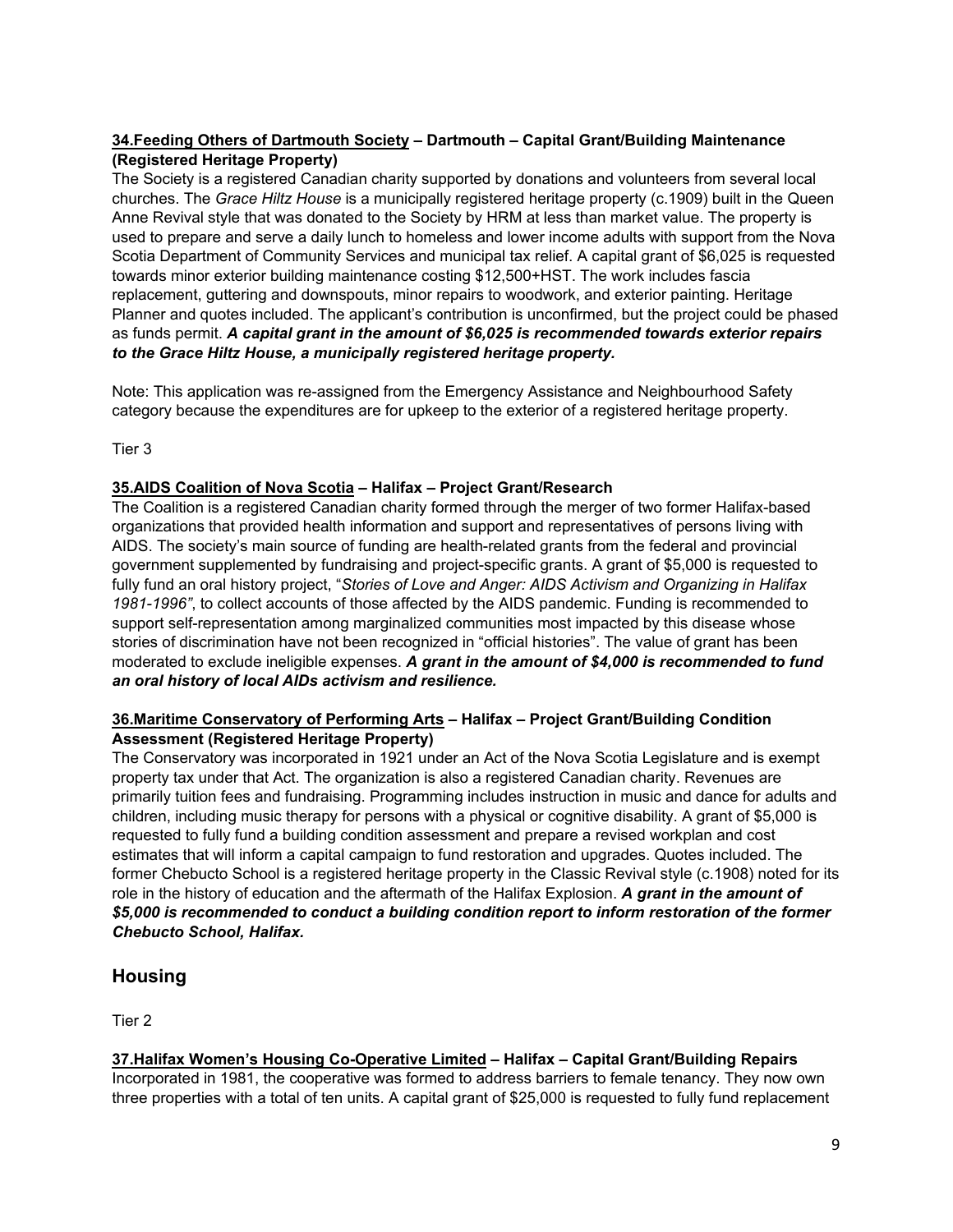siding and four windows for a building that has evident water damage to interior ceilings and floors. Quotes provided. The applicant has committed an estimated \$25,000 to pay for interior repairs to walls, floors, and ceilings. A municipal grant towards exterior siding replacement and windows is recommended to mitigate further deterioration (total cost \$27,000). The extent and cost of interior repairs cannot be confirmed until the existing siding and windows have been removed. *A capital grant of \$25,000 is recommended to fully fund siding and window replacement for an affordable housing property serving women.*

Tier 3

### **38. Adsum Association for Women & Children – Dartmouth- Capital Grant/Building Repair**

The Association is a registered Canadian charity that provides housing and support services to women and their children leaving domestic abuse. The society's property portfolio includes temporary shelter, supportive housing and short-term affordable rental accommodations. In addition to government service fees and financing agreements the organization raises significant revenue through donations and fundraising. HRM provides tax relief. A capital grant of \$13,050 is requested towards roof repairs to a 24 unit apartment building at a total cost of \$26,101. The applicant's contribution of \$12,140 is confirmed and application could also be made to the Nova Scotia Shelter Enhancement Program. *A capital grant in the amount of \$13,000 is recommended towards repairs to a supportive housing facility for women.*

**39.Habitat for Humanity: Nova Scotia – Provincial/Regional – Project Grant/Equipment** Habitat for Humanity is an international network that constructs homes for affordable ownership. The Nova Scotia chapter is a registered Canadian charity that raises funds through the sale of building and home renovation supplies (Restore in Dartmouth), fundraising, and home sales. A grant of \$5,000 is requested towards the purchase of safety equipment which is loaned to volunteers working on a construction site (total \$5,866.50). *A grant in the amount of \$5,000 is recommended towards the purchase of construction safety equipment*.

**40.Second Stage Housing Association of Dartmouth – Dartmouth – Capital Grant/Building Repairs** The Association is a registered Canadian charity that own and operate shelter and transitional housing for women and children leaving domestic abuse. In addition to rental revenue the Association has a strong fundraising presence enhanced by government grants and HRM tax relief. A capital grant of \$25,000 is requested towards chimney upgrades to three properties (\$39,000-\$65,000). Given significant variance in quotes provided and the applicant's cost-share of \$14,000 to \$40,000, the value of the award recommendation has been worded to ensure that HRM's grant is a contribution towards the actual cost: if the lowest quote is used HRM's grant of 50% would be \$19,500[7](#page-17-0). *A grant towards building repairs is recommended in an amount of 50% of actual costs up to a maximum of \$25,000. A hold-back will be applied to payment of the award pending confirmation of actual cost (selected quote) and the applicant's cost-share.*

# **Leisure**

Tier 1

**41.Musquodoboit Trailways Association – Musquodoboit Harbour – Capital Grant/Equipment** The Society provides stewardship to the Musquodoboit Trailway, a 15km multi-use trail that runs from Gibralter to Musquodoboit Harbour along an abandoned railway corridor and is part of the Trans Canada Trail system. The group's viability is sustained by capital and maintenance funding from HRM and the

<span id="page-17-0"></span> $7$  For the purpose of the program's budget a value of \$25,000 (the maximum) has been used in calculating the combined value of grants in the Financial Implications section of this report.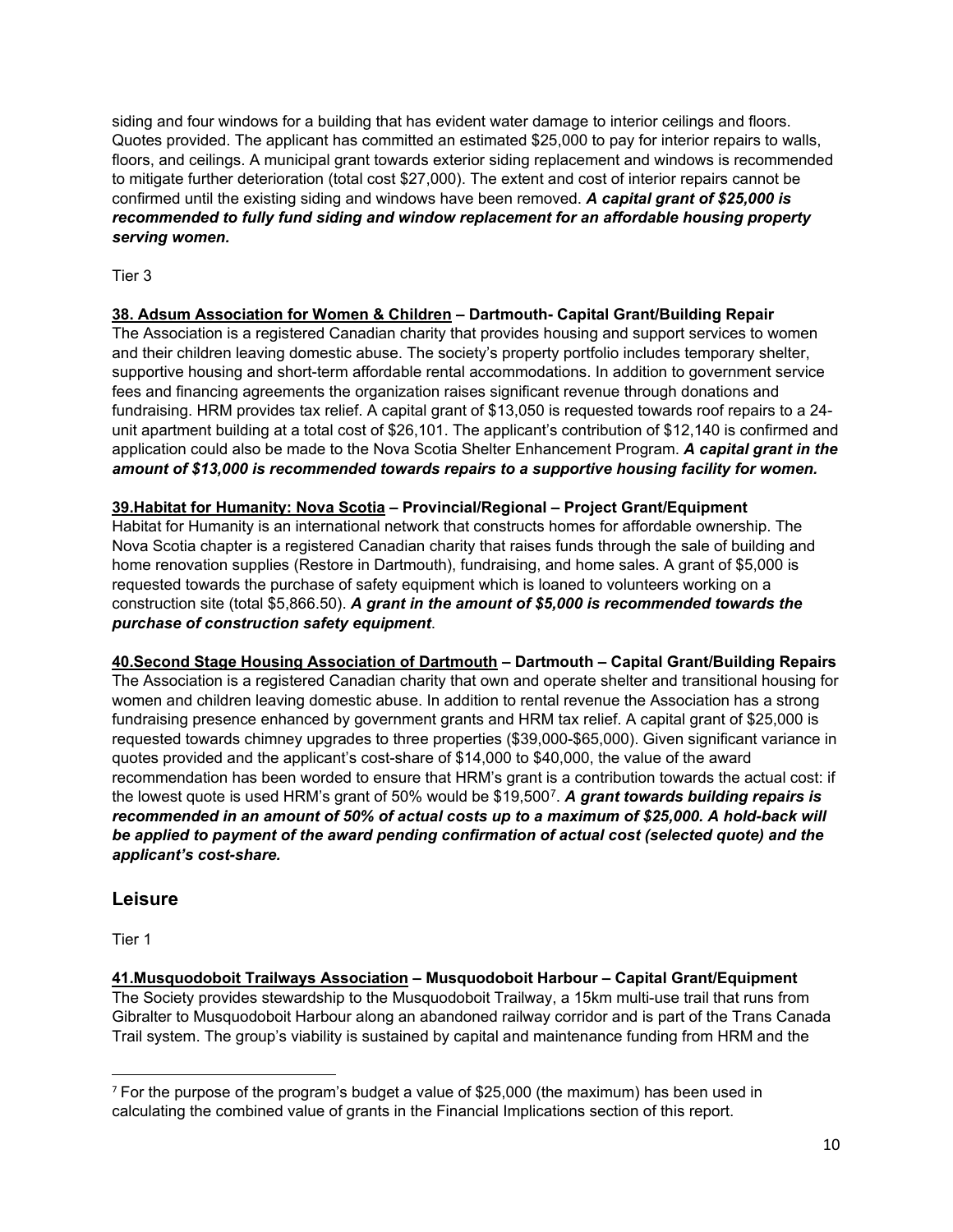Nova Scotia Department of Communities, Culture, Tourism & Heritage. A capital grant of \$7,463.50 is requested to fully fund the purchase and installation of a shipping container to store maintenance equipment and supplies. An award presumes that the container is not a permanent fixture. *A grant in the amount of \$7,000 is recommended towards the purchase of a storage shipping container. If approved, funds will be held back pending the execution of an agreement with the landowner, including insurance, confirmation of by-law compliance, and applicable permits.*

#### **42.Porter's Lake Community Service Association – Porter's Lake – Capital Grant/Building Upgrade**

Incorporated in 1975, the society operated a small municipal building that served the community prior to construction of the new Lake & Shore Recreation Centre. The Municipality subsequently donated the building to the Association (2021) and provides tax relief. The Association is entirely volunteer and generate revenues through hall rentals, bingo, and small community events. A capital grant of \$25,000 is requested towards replacing the original asphalt shingled roof with a more expensive but longer-lasting metal roofing costing \$33,500. Quotes provided. The Association propose a contribution of \$8,350. *A capital grant in the amount of \$15,000 is recommended towards a replacement roof for the Porter's Lake community hall. Holdback pending confirmation of an ability to proceed.*

#### **43.Waverley Community Association – Waverley – Project Grant/Equipment**

The Association operate a small community hall that houses a museum operated by the Waverly Heritage Society. The hall is available to other nonprofit groups at no cost but have been nominal over two years due to the pandemic. A grant of \$4,000 is requested towards the purchase of video conferencing equipment which will be shared with the museum to enable virtual meetings and presentation. (total cost \$4,404.47). *A grant in the amount of \$4,000 is recommended towards establishing video conferencing/presentation capability.*

Tier 2

### **44.Acadia Recreation Club Society – Lower Sackville – Capital Grant/Building Upgrade**

The Club is entirely volunteer and relies on non-recurring government grants, donations, hall rentals and fundraising. The property has not been assessed taxable. The original Acadia Hall was built in 1925 and has since been upgraded with a small addition. However, the structure sits on a rock wall foundation with a dirt crawl space and seaweed insulation. A capital grant of \$15,300.50 is requested towards assorted building upgrades<sup>[8](#page-18-0)</sup> to reduce heat loss and improve energy efficiency totaling \$45,803.75. The Club's contribution of \$7,600.75 is confirmed and application has been made to the provincial Community Facility Improvement Grant Program – decision pending. The Society has completed an energy audit and anticipate making application for energy rebates. *A grant of \$10,000 is recommended towards replacement insulation.*

Note: This application was re-assigned from the Recreation category to Leisure based on the property's use for largely passive recreational and social activities.

#### **45.LWF Firemen's Association – Lakeview/Windsor Junction/Fall River – Capital Grant/Building Upgrade**

The society owns two properties, a community hall and a former fire station that houses a firefighters' collection of artefacts and memorabilia. The community hall is almost 30 years old and accommodates the Fall River & Area Lions Club and assorted local nonprofit groups. The primary source of revenue is bar sales and hall rentals. HRM provides tax relief. A capital grant of \$10,000 is requested towards the

<span id="page-18-0"></span> $8$  (i) insulation of crawl space and attic (\$18,561), (ii) three tankless hot water systems, (iii) three heat pumps (\$22,310), and (iv) trades labour (\$1,500).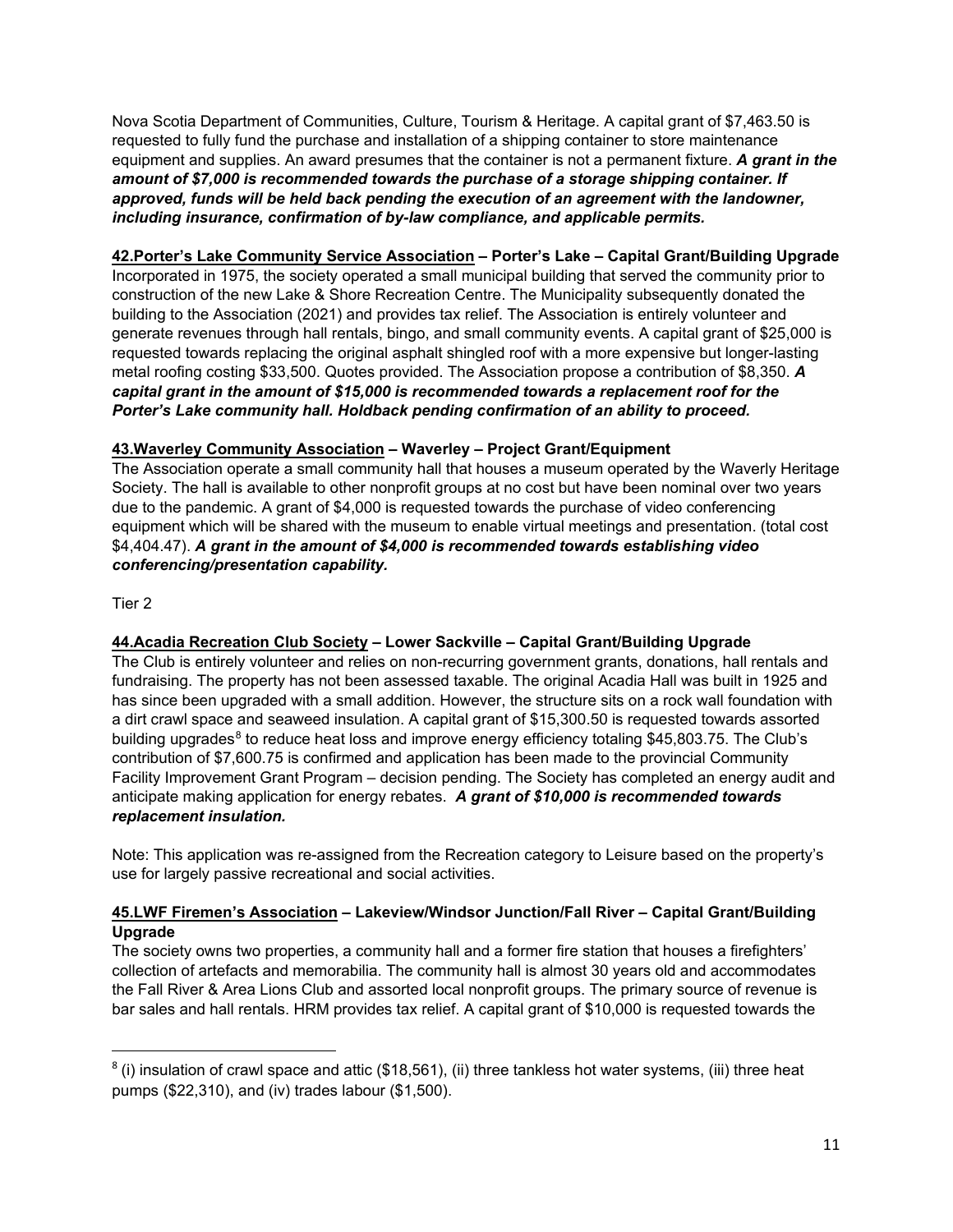purchase and installation of a propane furnace (\$12,335) to replace the oil furnace which is inefficient and unreliable. A cost-share is recommended. *A capital grant in the amount of \$6,000 is recommended towards the purchase and installation of a replacement furnace.*

#### **46.Royal Canadian Legion: Valley Branch #147 – Upper Musquodoboit – Capital Grant/Building Upgrade**

The Legion is incorporated under an Act of the Parliament of Canada and is also registered non-profit society under provincial legislation. The facility is exempt property tax under the Assessment Act. Revenues are primarily from gaming and bar sales, membership dues, and donations. A capital grant of \$20,148.75 is requested towards the purchase and installation of four heat pumps for the legion hall (total \$21,418.75). The Legion's contribution is confirmed. As a registered Canadian charity, the applicant is eligible to apply to Revenue Canada for a partial HST rebate. The project could be phased as funds permit. *A grant in the amount of \$10,000 is recommended towards the purchase and installation of two heat pumps. The applicant will be referred to the provincial government's Legion Capital Fund.*

#### **47.Sackville Rivers Association – Sackville - Project Grant/Equipment**

The Association is a registered Canadian charity that works to protect the Sackville River Watershed. The group's primary source of revenues are government grants and operations are sustained by occupancy of HRM's Sackville Heights Community Centre. A grant of \$3,775 is requested to fully fund several items: (i) an art commission, (ii) banner, (iii) signage, and (iv) the purchase of fishing gear. The application lacked sufficient detail to conform the location of the artwork (property ownership, insurance, artist fees) or the purpose of the banner/signage. Therefore, a grant to fully fund the cost to purchase fishing rods and tackle boxes is recommended to enhance participation in recreational angling. The applicant will be referred to staff for assistance with any future application. *A grant in the amount of \$1,320 is recommended to fully fund the purchase of fishing rods for an equipment loan program.*

Note: This application was re-assigned from the Environment category to Leisure to reflect the purpose and value of the recommended grant.

### **48.Scotia XC Ski Club[9](#page-19-0) – Meagher's Grant/Regional – Capital Grant/Equipment**

The Club is membership-based and facilitates access to public ski trails by grooming ski trails in the Annapolis Valley and HRM. Of the five sites located within HRM only Graves Oakley is an HRM-owned venue, two are provincial parks (Dollar Lake Provincial Park and MacDonald Provincial Sports Park), and two are private golf clubs. A capital grant of \$6,000 is requested towards the purchase of a new all-terrain vehicle and groomer attachment (total cost \$33,000). The equipment will be used in Dollar Lake Provincial Park. The Club's contribution of \$22,000 and a \$5,000 from Nova Scotia Department of Communities, Culture, Tourism & Heritage are confirmed. *A grant of \$6,000 is recommended towards the purchase of trail grooming equipment for cross-country skiing. Holdback pending confirmation of equipment storage and insurance coverage.*

#### **49.St. Paul's Anglican Church/Anglican Parish of French Village – French Village/Lower Tantallon – Capital Grant/Construction**

The Parish of French Village is a registered Canadian charity supported by congregational giving and donations. The property owned by St. Paul's Anglican Church is a registered heritage site<sup>[10](#page-19-1)</sup> that contains the church building, burial grounds, and woodland to the rear. As a place of worship, the church and

<span id="page-19-0"></span><sup>9</sup> In 2021, the Halifax Nordic Ski Club changed its name. Operations are located in Annapolis Valley.

<span id="page-19-1"></span><sup>&</sup>lt;sup>10</sup> The first Anglican church built in the St. Margaret's Bay area the original St. Paul's was built in c.1824. The present building replaced the original in c.1863.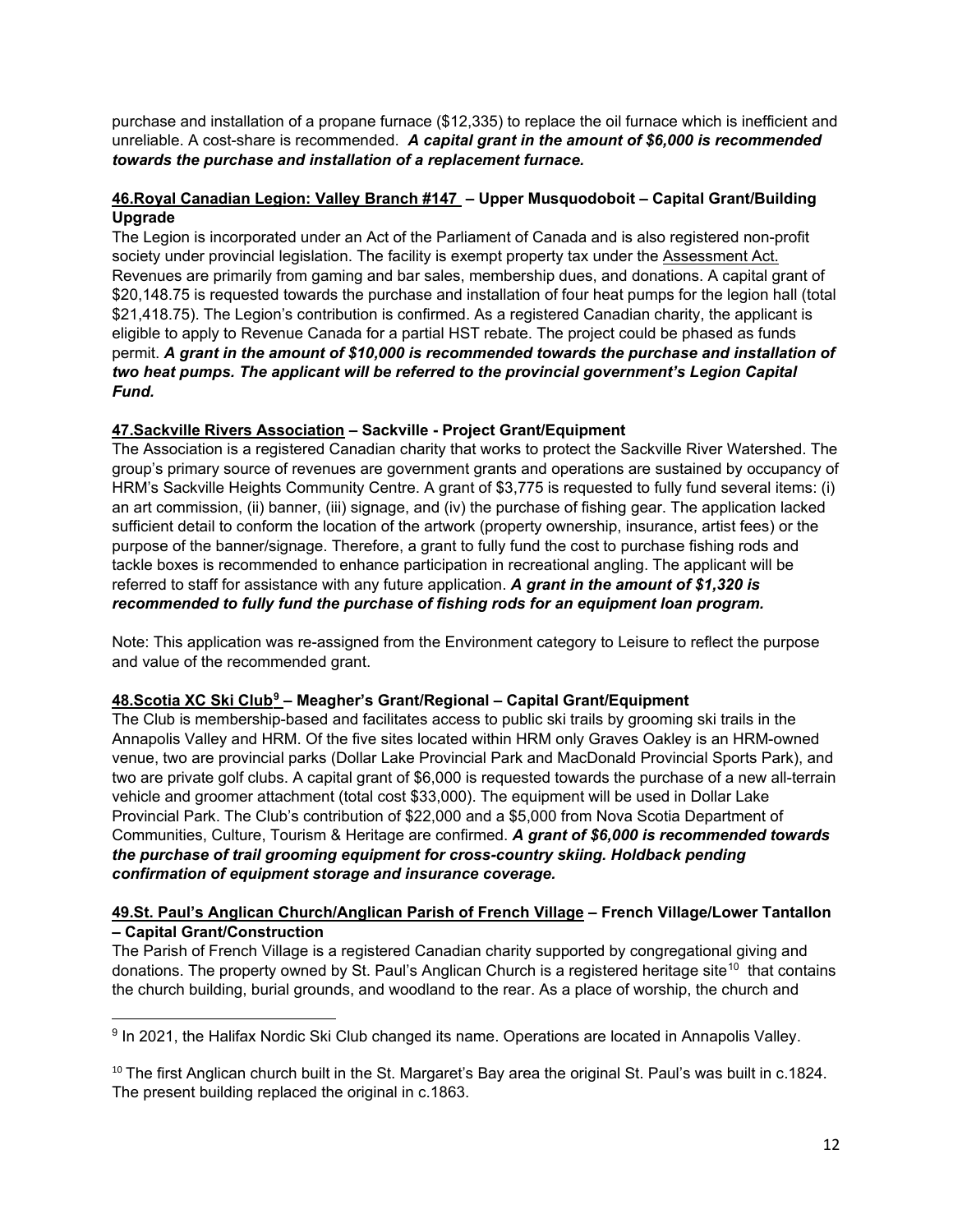burial grounds are exempt under the Assessment Act. The Parish propose the development of a walking loop in a wooded area to the rear of the site to encourage public use of the property. Grant requested \$25,000 towards grading and gravel, ditching, and tree removal to extend the existing driveway and parking lot to create an enclosed walking loop with exercise stations at an estimated combined cost of \$85,000. As a registered charity the Church may apply for a partial HST rebate. \$15,000 in funding from the federal New Horizons for Seniors Program is confirmed and the applicant will contribute \$10,000. Funding to match the owner's contribution is recommended and staff anticipate that the project may need to be phased based on unconfirmed fundraising. The applicant will be referred to staff for assistance with any future funding request. *A capital grant in the amount of \$10,000 is recommended towards development of a walking trail.* 

Tier 2

#### **50.Wellington Fletcher's Lake Station House Community Hall - Oakfield – Capital Grant/Building Upgrade**

Incorporated in 1984, the society own and operate a former volunteer fire station. The fire station portion is occupied by HRM Fire & Emergency Services and the small annex is used as a community hall which supports its operations through bar sales and rentals. Because an active fire station operates at this location the property has been assessed as exempt under the Assessment Act. A capital grant of \$25,000 is requested towards the replacement of the fire station/hall annex septic system costing \$28,750. Application has not been made to any other funding source. *A grant in the amount of \$10,000 is recommended towards a septic system replacement.*

Note: This application was re-assigned from the Environment category based on the largely passive type of leisure programming supported by the facility.

Tier 3

### **51.Boys & Girls Club of Greater Halifax – Regional/Dartmouth – Capital Grant/Building Upgrade**

The Club is a registered Canadian charity that provides after school programming and camps for children and youth through six branch locations. Operations are dependent upon funding from the Nova Scotia Department of Community Services, the Boys & Girls Club of Canada, and a municipal less than market value land lease. Self-generated revenue includes after-school programs and summer camps, and fundraising. A capital grant of \$20,000 is requested to fully fund the renovation of gender-neutral washrooms in two properties. The Club does not own the Spryfield property. Therefore, consideration has been given to only the Dartmouth North location<sup>[11](#page-20-0)</sup>. As a registered charity the Club may apply for a partial HST rebate. The Club primarily serves children and youth in under-privileged neighbourhoods. *A capital grant in the amount of \$10,000 is recommended towards washroom upgrades at the Dartmouth North Boys & Girls Club. Holdback pending confirmation of an ability to proceed.*

Note: This application was re-assigned from Diversity & Inclusion - the upgrades proposed are not adaptive but do recognize gender diversity.

# **Recreation**

Tier 1

<span id="page-20-0"></span><sup>&</sup>lt;sup>11</sup> The Boys & Girls Club own the building but sub-lease land from HRM. HRM leases the land from Nova Scotia Power, primarily for Farrell Park. The lease agreements are under review.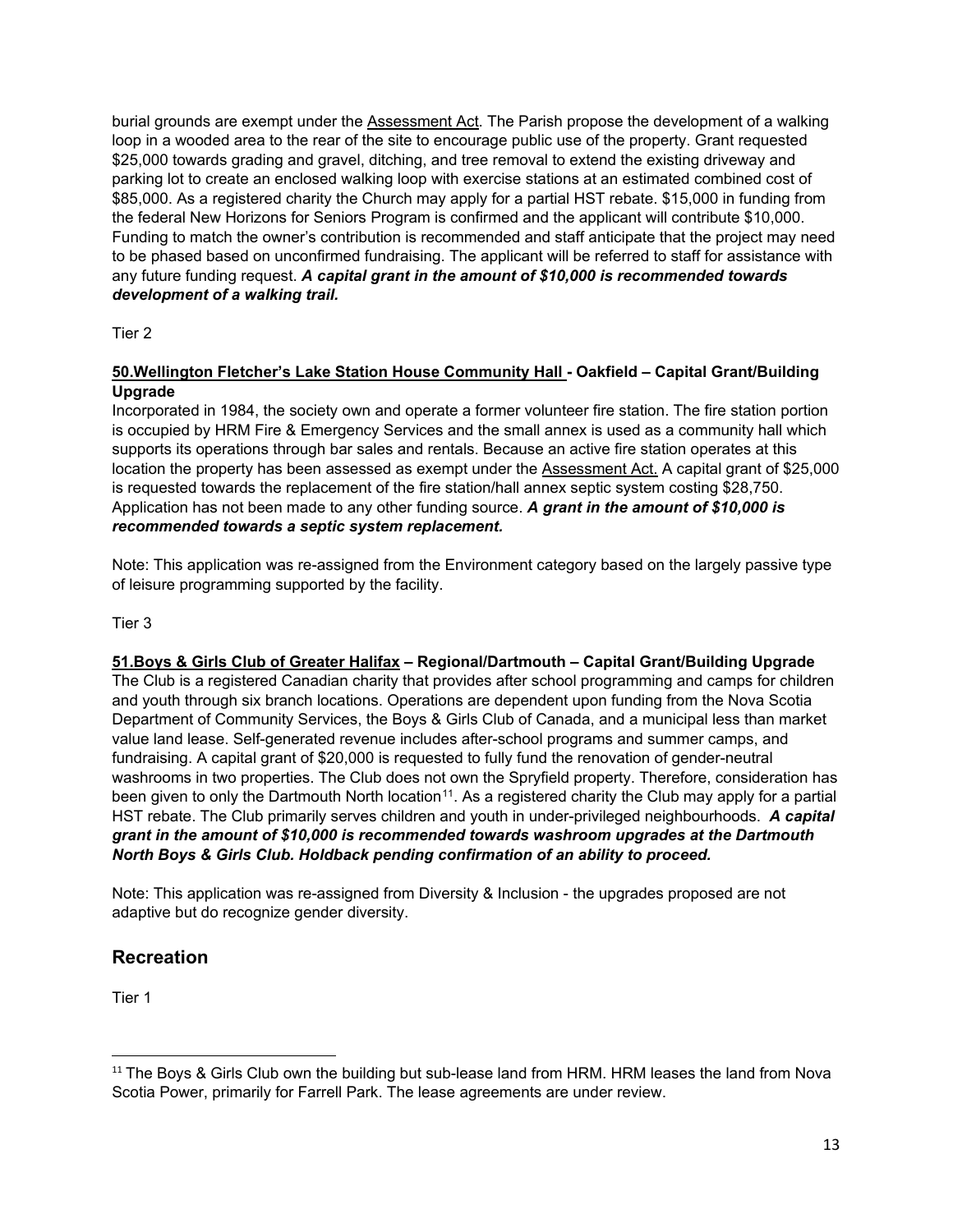#### **52.FUNSports Association – Halifax/Dartmouth – Project Grant/Marketing**

Incorporated in 2019, the society's aim is to reduce barriers to sports participation in under-served communities through free programming. To date, programs have been funded through donations and inkind corporate support. To broaden their appeal to potential sponsors and in-kind product donation a grant of \$5,000 is requested to fully fund professional fees to develop a social media campaign. *A developmental grant of \$3,000 is recommended to fully fund the development of a social media campaign.*

Note: This application was re-assigned from the Diversity & Inclusion category based on the project's focus on sports.

#### **53.Halifax Rowing Club – Halifax – Project Grant/Equipment Repair**

The Club offers seasonal adult and junior Learn to Row instructional programs, annual regattas, and winter fitness. Revenues are primarily from adult programming supplemented by grants and fundraising. The Club operates out HRM's St. Mary's Boat Club on the Northwest Arm. A grant of \$5,000 is requested towards refurbishing twenty wooden oars (total \$6,635) which is cheaper than the purchase of new equipment. The Club's contribution is confirmed. *A grant in the amount of \$5,000 is recommended towards rowing equipment repairs.*

#### **54.Petpeswick Yacht Club – East Petpeswick – Project Grant/Building Upgrade**

The Club own and operate a sailing club of Petpeswick Inlet that includes a wharf, moorings, boat launch, and small beach area. Programming includes learn-to-sail lessons, kayak and paddleboard rentals. The clubhouse can also be booked for private functions. In addition to membership dues and program fees the Club is supported through the Musquodoboit Harbour Common Area rate and municipal tax relief. A grant of \$2,926.75 is requested to fully fund replace and upgrade the clubhouse electrical service to meet building code requirements. Funding is recommended to remedy a safety issue which requires qualified trades. *A grant in the amount of \$2,900 is recommended for sailing club electrical upgrade to address building code compliance.*

#### **55.Prospect Peninsula Residents Association – Prospect – Capital Grant/Wharf Repair**

In 2002, the Association assumed ownership of the local government wharf to maintain public access. The society is entirely volunteer and self-funded through fundraising have maintained the wharf and abutting park through fundraising and small grants. HRM provides tax relief. A grant of \$22,540 is requested to fully fund to purchase and install replacement fender piles to stabilize the wharf. The technical nature of the work and specialized equipment is beyond the capacity of volunteers. *A grant in the amount of \$22,000 is recommended to remedy the structural instability of the Prospect Village wharf.*

#### **56.Kiwanis Club: Cole Harbour-Westphal – Cole Harbour/Westphal - Project Grant/Equipment**

Located on Morris Lake the Kiwanis Club own and operate a park with a picnic area and beach area open to the public at no cost. The Club is volunteer sustained by fundraising, non-recurring grants and municipal tax relief. A grant of \$5,000 is requested to fully fund the purchase of (i) lawn tractor for grasscutting and (ii) a replacement steel door for a trailer used for meetings and storage. As a registered charity the Club may apply for a partial HST rebate. *A grant in the amount of \$4,000 is recommended to fully fund the purchase of a lawn mower for Kiwanis Park.*

### **57.Sheet Harbour Rockets – Sheet Harbour – Capital Grant/Facility Upgrade**

The Club is entirely volunteer and relies upon canteen and field rental fees to maintain the field and baseball diamonds, floodlights, and a small clubhouse. HRM provides annual tax relief. These amenities are used extensively for recreational and competitive baseball for children and adults, tournaments, community, and social events. A capital grant of \$12,650 is requested to fully fund an upgrade to the clubhouse electrical panel to 200-amp, electrical wiring, outlets, and fixtures to ensure code compliance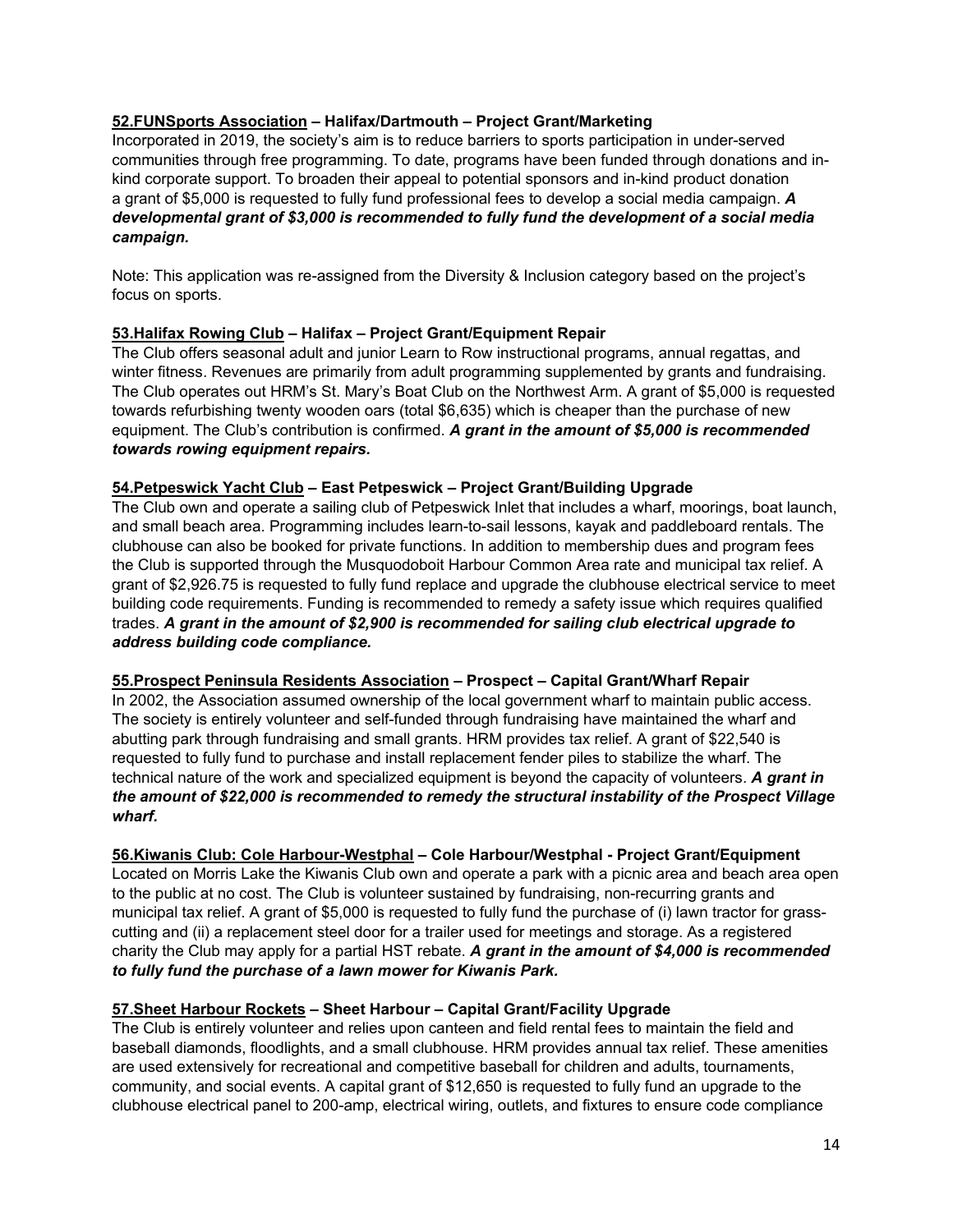and restore functionality. Funding is recommended to address potential safety and fire safety issues. *A capital grant in the amount of \$12,650 is recommended to replace the clubhouse electrical system.*

Tier 2

# **58.Arthur Kidston Memorial Camp Middle Musquodoboit - Project Grant/Equipment**

The society is a registered Canadian charity that own and operate Camp Kidston located on 500 acres with waterfront access to Long Lake. The camp is sustained by registration fees, grants from the United Church of Canada Foundation, rentals and seasonal employment grants. HRM provides annual tax relief. A small donation program helps with access for those unable to afford full fees and the site hosts free open house events for the public. A grant of \$4,382 is requested towards the purchase of assorted paddling and lifeguard equipment totaling \$5,582. The applicant's contribution of \$1,200 is confirmed. Partial funding is recommended to purchase additional kayaks and paddles to expand water-based programming. *A grant in the amount of \$3,690 is recommended to fully fund the purchase of six kayaks and paddles.*

#### **59.LWF Hardball Association/Grand Lake Oakfield Community Association – Grand Lake – Capital Grant/Equipment**

The Association organizes baseball teams, league competition, and manages some baseball fields. The primary source of revenue is from team/player registration fees. A capital grant of \$15,000 towards the purchase and installation of a batting cage and fencing on property owned by the Grand Lake Oakfield Community Association, a registered nonprofit society who have provided a letter of consent. The property owner is exempt from municipal tax. The baseball Association have committed \$3,452 towards the project which costs \$19,542. Funds will also be raised through the sale of advertising affixed to the cage. Partial funding is recommended based on the property ownership and prior funding for equipment to the LWF Hardball Association<sup>12</sup>. *A capital grant in the amount of \$7,500 is recommended towards the purchase of a batting cage and fencing for the Grand Lake Oakfield Community Association's baseball field.*

Tier 3

### **60.Maskwa Aquatic Club – Halifax – Project Grant/Equipment**

The Club provides recreational and competitive paddling and is largely self-funded through membership and program fees, equipment and apparel sales supplemented by project-specific government grants. HRM provides tax relief. A grant of \$5,000 is requested towards the purchase of a dragon boat costing \$15,000. Funding is recommended based on the applicant's confirmed cost-share and to enhance access to an entry-level program that is over-subscribed. *A grant in the amount of \$5,000 is recommended towards the purchase of a dragon boat.*

### **61.Sack-A-Wa Canoe Club – Lower Sackville – Capital Grant/Building Upgrades**

The Club provides recreational and competitive canoe and kayaking on First Lake and is largely selffunded through membership and instructional fees, summer camps, off-season fitness training, and fundraising. HRM provides tax relief. A capital grant of \$25,000 is requested towards assorted building repairs and upgrades (total \$30,550) resulting from poor workmanship on the Club's new \$1.2 million facility. Quote provided. Provincial funding of \$5,000 is unconfirmed and the Club have committed \$550. The work includes boat bay repairs, painting interior walls, and a replacement window and door. Funding is recommended to fully fund the purchase and installation of a window and door costing \$3,000 to

<span id="page-22-0"></span><sup>&</sup>lt;sup>12</sup> In 2021, the LWF Hardball Association received a capital grant of \$8,480 towards the purchase of a mini tractor and accessories to be shared among five baseball fields, including Grand Lake.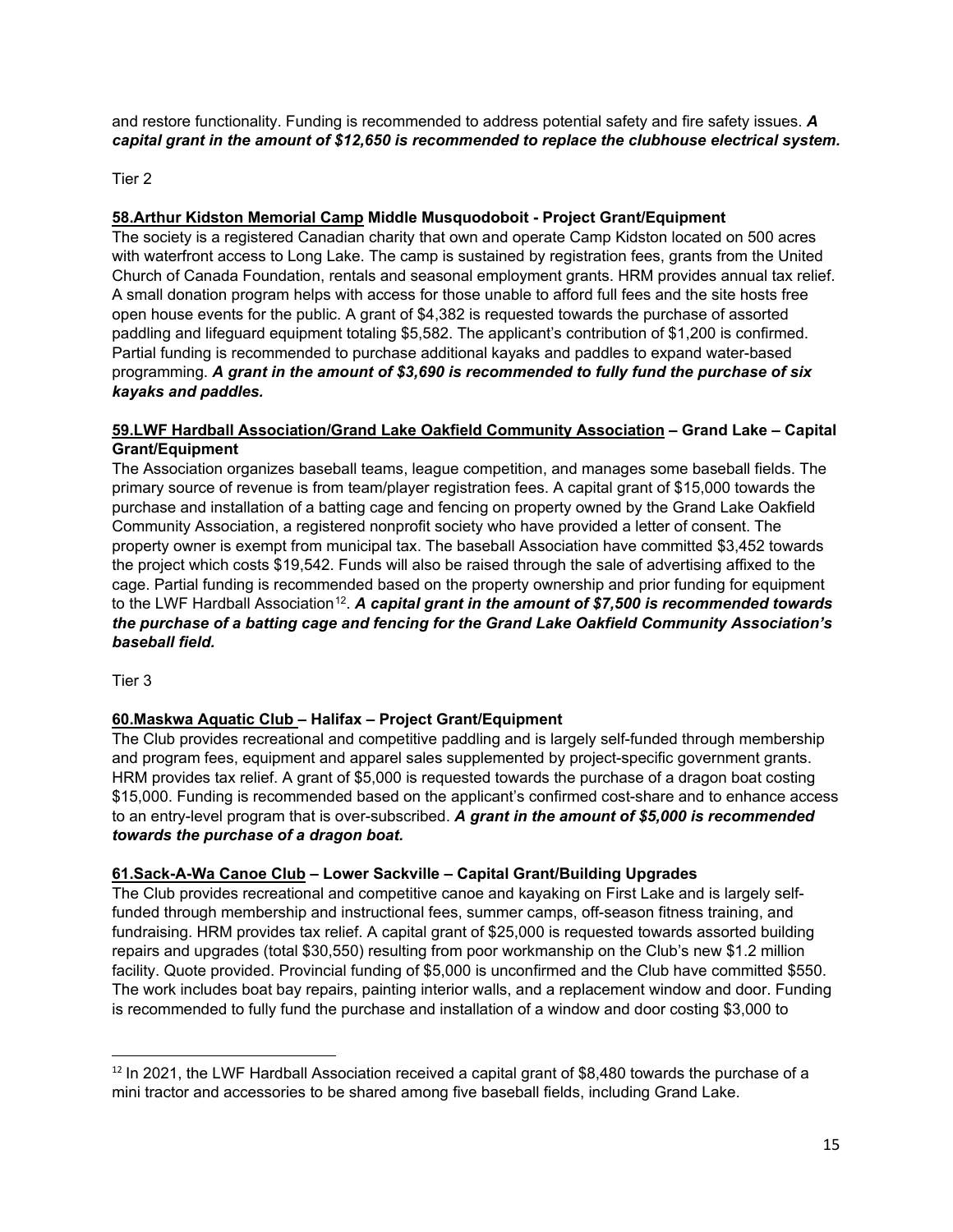#### prevent further water infiltration. *A grant in the amount of \$3,000 is recommended to fully fund the purchase and installation of a boathouse replacement door and window.*

#### **Prior Funding**

At Regional Council's request, a list of proposed grant recipients is presented to identify any prior year funding. The intent was to address any perception of repeat funding to a minority of applicants – "Are the same groups receiving recurring funding?" Following an analysis of ten years of data it was determined that limits should not be applied to either (i) the number of awards or (ii) the combined value of funding over a defined period to accommodate large capital projects that may need to be phased for practical or financial reasons $13$ .

Readers are cautioned that the value of an individual grant and any successive award(s) will vary significantly due to the difference in funding threshold between a Project Grant (>\$5,000) and a Capital Grant (>\$25,000). Further, the value of a grant is not indicative of HRM's contribution as a percentage of total project costs.

| <b>Name</b>                                     | 2018     | 2019     | 2020     | 2021             | <b>Other</b>        |
|-------------------------------------------------|----------|----------|----------|------------------|---------------------|
| Abenaki Aquatic Club                            |          |          |          | \$15,500         | HRM land lease.     |
|                                                 |          |          |          |                  | <b>Tax Relief</b>   |
| Acadia Recreation Club                          | \$25,000 |          |          | $\sqrt{$14,000}$ | Not assessed tax    |
| Association of Health Sciences Archives and     |          |          | \$4.983  | \$5.000          |                     |
| Museums Nova Scotia                             |          |          |          |                  |                     |
| Canadian Mental Health Association              |          |          | \$3,000  |                  |                     |
| <b>Chezzetcook and District Lions Club</b>      |          | \$12,000 | \$3,220  | \$10,000         | <b>Tax Relief</b>   |
| Dartmouth Non-Profit Housing Society            |          |          | \$5,000  |                  | <b>Tax Relief</b>   |
| Friends of the Public Gardens                   |          |          |          | \$5.000          |                     |
| <b>Halifax Cycling Coalition</b>                |          |          | \$5,000  |                  |                     |
| Halifax Women's Housing Co-Operative Limited    |          |          | \$9,929  |                  | <b>Tax Relief</b>   |
| Kiwanis Club: Cole Harbour Westphal             |          |          | \$3.875  |                  | <b>Tax Relief</b>   |
| Lawrencetown Sew-ciety Guild                    | \$800    | \$1,000  |          | \$1,000          |                     |
| <b>LWF Hardball Association</b>                 | \$11,270 |          |          | \$8,480          |                     |
| Mic Mac Aquatic Club                            | \$5,000  |          |          |                  | <b>Tax Relief</b>   |
| Parish of St. George Anglican Church            |          | \$25,000 | \$25,000 | \$5,500          | Exempt tax by       |
|                                                 |          |          |          |                  | legislation         |
| Petpeswick Yacht Club                           |          | \$5,000  | \$2,097  |                  | <b>Tax Relief</b>   |
| <b>Prospect Peninsula Residents Association</b> |          |          |          | \$4,418          | <b>Tax Relief</b>   |
| Scotia XC Ski Club (Halifax Nordic Ski Club)    | \$13,000 | \$10,000 |          |                  |                     |
| Second Stage Housing Association of Dartmouth   |          | \$11.500 |          |                  | <b>Tax Relief</b>   |
| <b>Unicorn Theatre Society</b>                  | \$4,000  | \$4.000  |          |                  | <b>HRM Facility</b> |
|                                                 |          |          |          |                  | Not assessed tax    |
| Universalist Unitarian Church of Halifax        |          | \$5,000  |          |                  | Exempt tax by       |
|                                                 |          |          |          |                  | legislation         |
| Waverley Amateur Athletic Association           |          |          |          | \$5,000          | Not assessed tax    |
| Wellington Fletcher's Lake Station House        | \$5,000  | \$5,000  | \$10,000 |                  | Exempt tax by       |
| <b>Community Hall</b>                           |          |          |          |                  | legislation (fire   |
|                                                 |          |          |          |                  | station)            |

#### **Table 1. Prior Year Funding (2018 to 2021) to Proposed Grants Recipients in Fiscal Year 2022**

<span id="page-23-0"></span><sup>&</sup>lt;sup>13</sup> For example, eligibility could be restricted to disallow consecutive application, or a limit imposed on the combined value of funding to \$x over a stated number of years.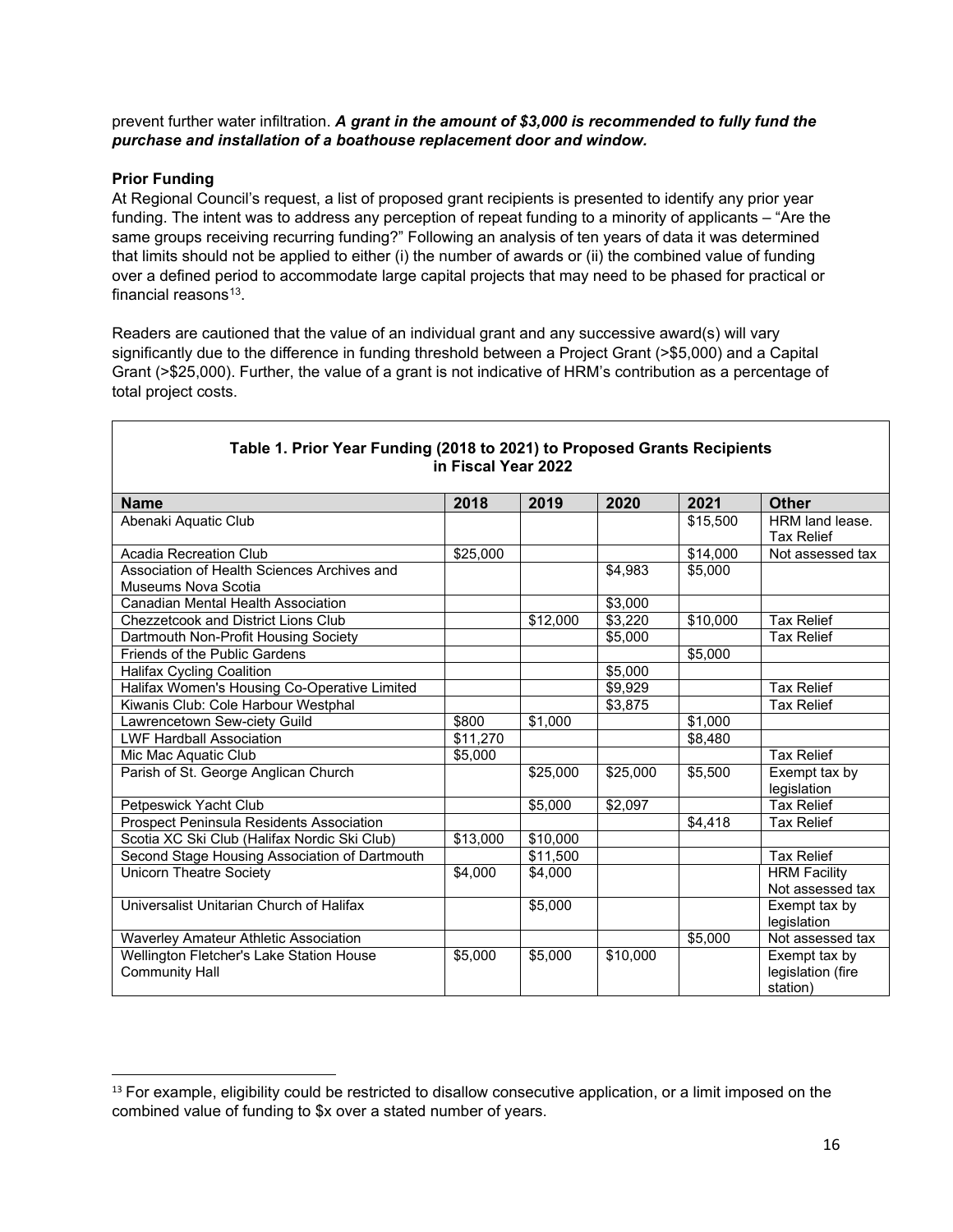If approved, awards to the following sixteen organizations are 'new' to the program – meaning that the organization has not received a grant under the Community Grants Program or within the last seven (7) years.[14](#page-24-0)

AIDS Coalition of Nova Scotia Cathedral of All Saints Charles Taylor Theatre & Media Arts Association Choirs for Change FUNsports Association Healthy Minds Network Co-operative Limited Immigrant Parents Network Association Life School House Co-operative Limited Musquodoboit Trailways Association North Dartmouth Outreach Resource Centre Porter's Lake Community Services Association Prescott Group Society Rug Hooking Guild of Nova Scotia Sackville/Bedford Meals-on-Wheels Society Sheet Harbour Sexual Health Society Smartkidz Heritage Club

<span id="page-24-0"></span><sup>&</sup>lt;sup>14</sup> HRM Community Grants Program files are archived for 7 years.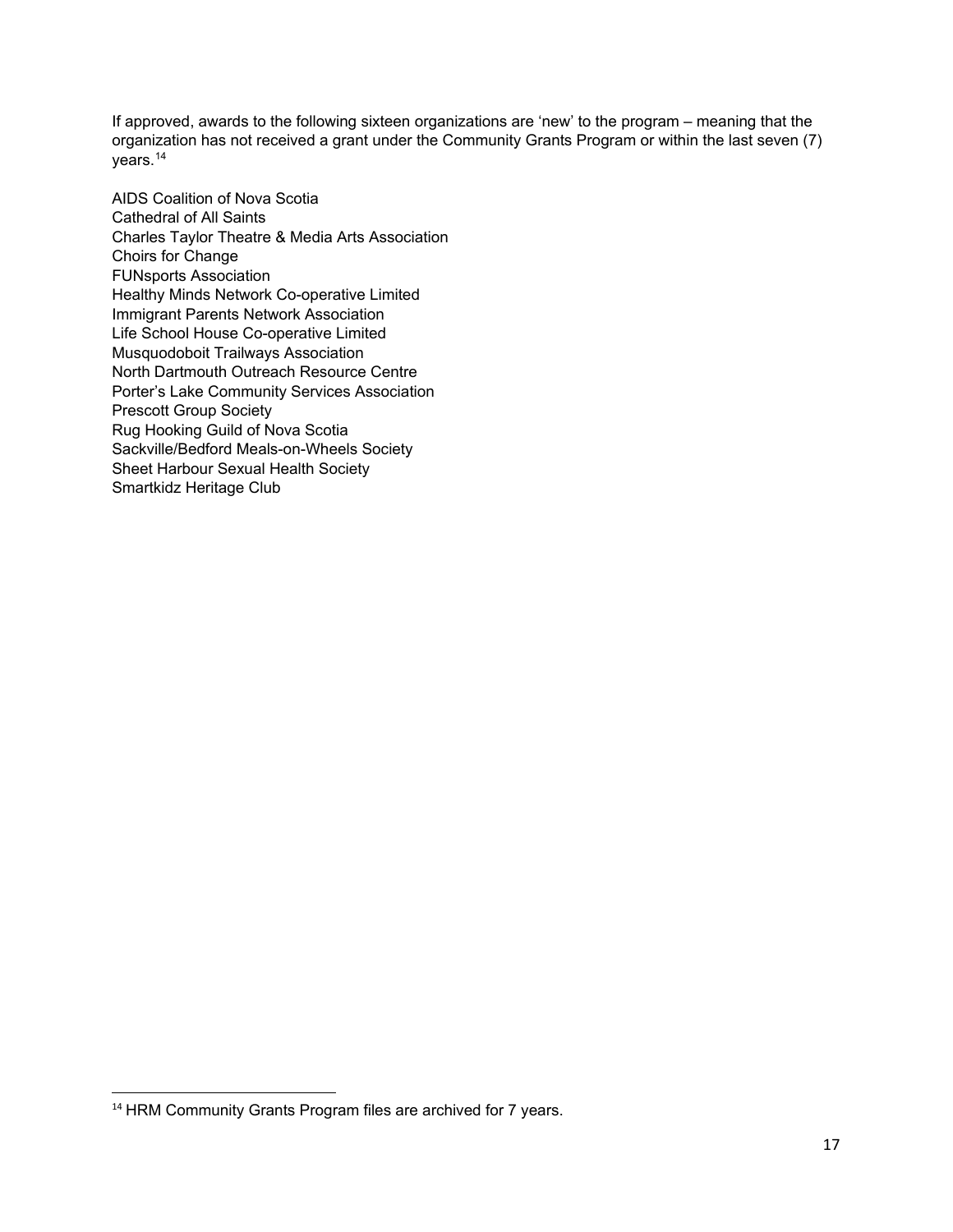# **Not Recommended for Funding: 2022 Community Grants Program**

# **Arts & Crafts**

Tier 3

#### **62.Zuppa Circus Theatre Society – Halifax**

A grant of \$5,000 is requested to purchase a projector costing \$3,329. The applicant is a professional arts organization in receipt of municipal funding under the Grants to Professional Arts Organizations Program. As stated in the program guidebook, preference may be given to applicants not in receipt of federal, provincial, or municipal funding (Guidebook p.14).

# **Diversity & Inclusion**

Tier 1

### **63.North Preston Medical Society – North Preston**

A capital grant of \$25,000 is requested to fund building renovations to the Society's child-care facility. In general, the Community Grants Program does not fund child-care/preschool facilities[1](#page-25-0). The Society will be referred to staff for assistance with any future funding request and/or potential non-municipal funding sources. For example, "greening" the site, a 50<sup>th</sup> Anniversary commemorative project, or an interpretive/art project to create awareness of the site's cultural and historical significance.

#### **64.Saint George's Youthnet – Halifax**

A capital grant of \$25,000 is requested towards the purchase of a passenger van costing \$32,500. The balance of funding was unconfirmed as of date of application and the sustainability cannot be demonstrated. Refer to staff for assistance – the project could be strengthened by a joint application for shared use.

Tier 3

### **65.Dartmouth Day Care Centre – Dartmouth**

A grant of \$5,000 is requested towards furnishings and small equipment to establish a Snoezelen room for a day care facility. In general, the Community Grants Program does not fund child- care/preschool facilities.

#### **66.PAC Autism Nova Scotia Society – Provincial/Regional**

A grant of \$5,000 is requested to purchase unspecified equipment for an annually recurring summer camp. The application lacks sufficient information to gauge need and the financial position of the Society indicates an ability to self-fund. The applicant will be referred to staff for assistance with any future application to the program.

<span id="page-25-0"></span> $1$  The only exception to date has been the Wee Care Developmental Day Care Centre which serves *exclusively* infants and children with a developmental disability requiring specialized professional services and a low teacher/child ratio. Adaptive playground equipment could be considered if the area is shared with the public – typically child-care playgrounds are enclosed for safety/owner's liability.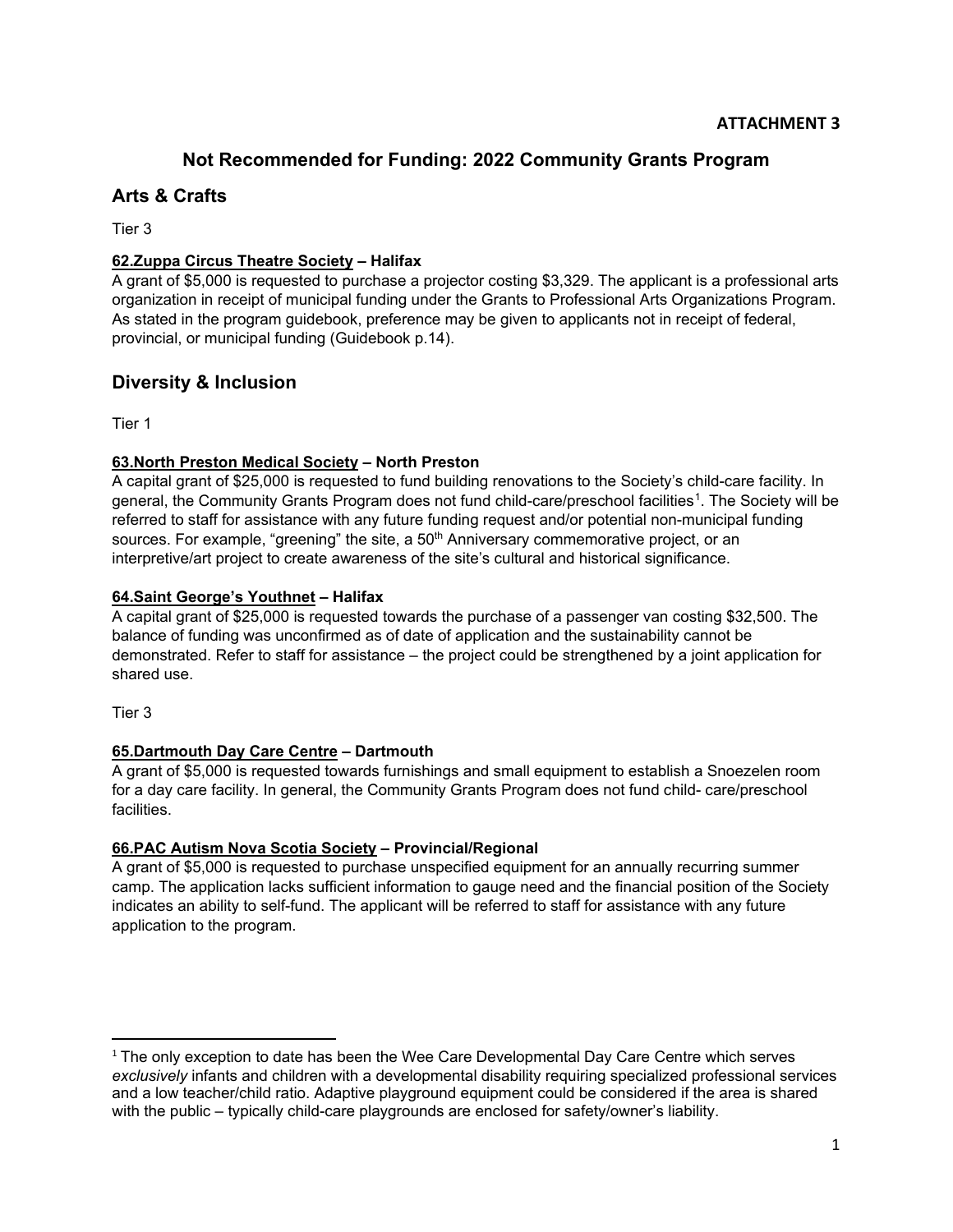# **Emergency Assistance & Neighbourhood Safety**

Tier 1

### **67.Chezzetcook & District Lions Club – East Chezzetcook**

A capital grant of \$25,000 is requested to fund assorted property maintenance and repairs (exterior power washing and painting, siding, and repairs to a storage shed) totaling \$31,625. These items are not required for an HRM EMO Comfort Centre and as such the project does not align with the funding category's priorities. The applicant will be referred to staff for assistance with any future application to the program.

#### **68.Preston Area Board of Trade – East Preston**

A capital grant of \$25,000 is requested to re-pave the parking lot of a strip mall owned and operated by the society. With one exception, tenancy is primarily government and businesses. The project is not a strong alignment with this category or the Community Grants Program.

#### **69.Village Green Recreation Society – East Dover**

A capital grant of \$15,000 is requested to fully fund the purchase and installation of a propane generator. Although the community hall aspires to be a formal HRM EMO comfort centre there is no formal designation or rating (Guidebook, p. 15). The applicant will be referred to HRM's Fire & Emergency Services.

Tier 3

#### **70.Chebucto Community Development Association – Spryfield/Sambro Loop**

A grant of \$4,967.91 is requested to fully fund the purchase of nine laptop computers for staff who deliver the Pathways to Education Program, a federally funded educational enrichment program. The project does not align with the Community Grants Program or the funding category (Guidebook, p.13 "…the program does not fund school-based or academic programs").

#### **71.St. Leonard's Society of Nova Scotia – Halifax**

A grant of \$5,000 is requested to fully fund volunteer recruitment. The proposed expenditures are vaguely described and include some ineligible costs (Guidebook, p.13). The applicant will be referred to staff for assistance with any future application to the program.

# **Environment**

Tier 1

#### **72.Birdland Community Garden Society – Halifax**

A capital grant of \$7,300 is requested to fund assorted garden upgrades, including the installation of fencing, completion of a storage shed, construction of water barrels, construction of four benches, and a bulletin board in an HRM-owned park. The financial information provided does not include insurance which is mandatory under HRM's Community Gardens program. The applicant will be referred to HRM Parks & Recreation for approval and confirmation of appropriate and sufficient insurance.

#### **73.Nova Scotia Institute of Science – Provincial/Halifax**

A grant of \$5,000 is requested to fully fund a membership campaign, website upgrades, and production of a bi-annual newsletter (a recurring operating cost). The society's focus on advancing scientific research and academic study is not well aligned with the purpose and funding priorities of the Community Grants Program.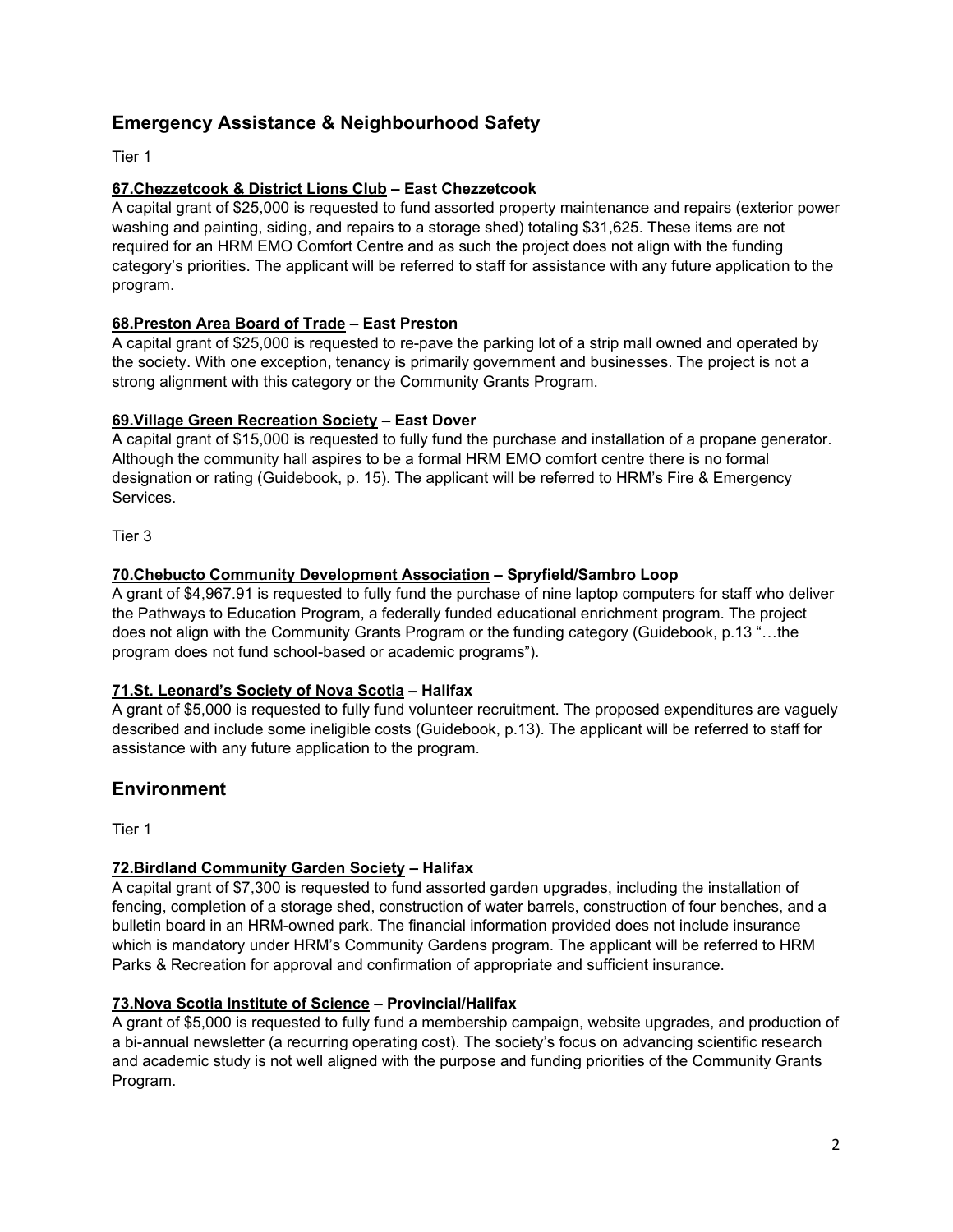### **74.Sheet Harbour & Area Chamber of Commerce – Sheet Harbour**

A capital grant of \$24,882.75 is requested to fully fund the purchase of: (1) professional fees for a bathymetric survey, (2) signage, (3) web site, and (4) logo design for the Sheet Harbour Marina Association. None of these items is considered a capital cost under the program guidelines. Further, the Chamber of Commerce is not the project lead as indicated by a funding request to the Municipality in January 2022 by the Sheet Harbour Marina Association which incorporated as a separate legal entity on August 31, 2022. The applicant will be referred to staff for assistance with any future funding requests.

Tier 2

#### **75.MusGo Rider Co-operative Limited – Porter's Lake**

A capital grant of \$25,000 is requested towards unspecified costs in the construction of a garage for vehicle storage and assorted energy efficiency upgrades. The project relies on unconfirmed federal funding. Additional funds could be sought through application to energy efficiency incentive programs, including HRM's Solar City Program, and a partial HST rebate.

Note: The Community Grants Program does not have a designated funding category for transit. Previous funding was issued under the Diversity & Inclusion category based on transportation for persons with a disability/lower income individuals and families.

#### **76.Nova Scotia Society for the Prevention of Cruelty to Animals - Dartmouth**

A capital grant of \$11,225.49 is requested to fully fund the purchase of assorted replacement surgical dental equipment for veterinary services offered under the SPCA HRM Animal Hospital Limited, a wholly owned "profit-oriented venture" established in relation to the Society. Professional veterinary services do not align with the program's funding aims. $2$ 

# **History**

#### **77.Musquodoboit Harbour Heritage Society – Musquodoboit Harbour**

A capital grant of \$20,620 is requested for the installation of replacement shingles on the former train station building – a registered heritage property. Community museums eligible for consideration under the Interim Community Museums Grants Program should apply to the designated program. Further, this year the Society was awarded a capital grant in the amount of \$16,082.50 under the museum grants program for an interpretation project (approved by Regional Council in April 2022)<sup>3</sup>.

# **Leisure**

Tier 2

### **78.St. Nicholas Anglican Church – Upper Tantallon**

A grant of \$5,000 is requested to fully fund the purchase and installation of fencing, furniture, and toddler play equipment for participants in the church's weekly play group. The financial information indicates an ability to self-fund.

<span id="page-27-0"></span><sup>&</sup>lt;sup>2</sup> The recommendation to decline is consistent with previous decisions with respect to similar requests from Hope for Wildlife and the SPCA.

<span id="page-27-1"></span><sup>&</sup>lt;sup>3</sup> The recommendation to decline is consistent with applications from museums declined in 2019 (NS Sports Hall for Fame) and 2021 (Sheet Harbour & Area Heritage Society, Africville Trust, Atlantic Canada Aviation Museum, and the Musquodoboit Harbour Heritage Society).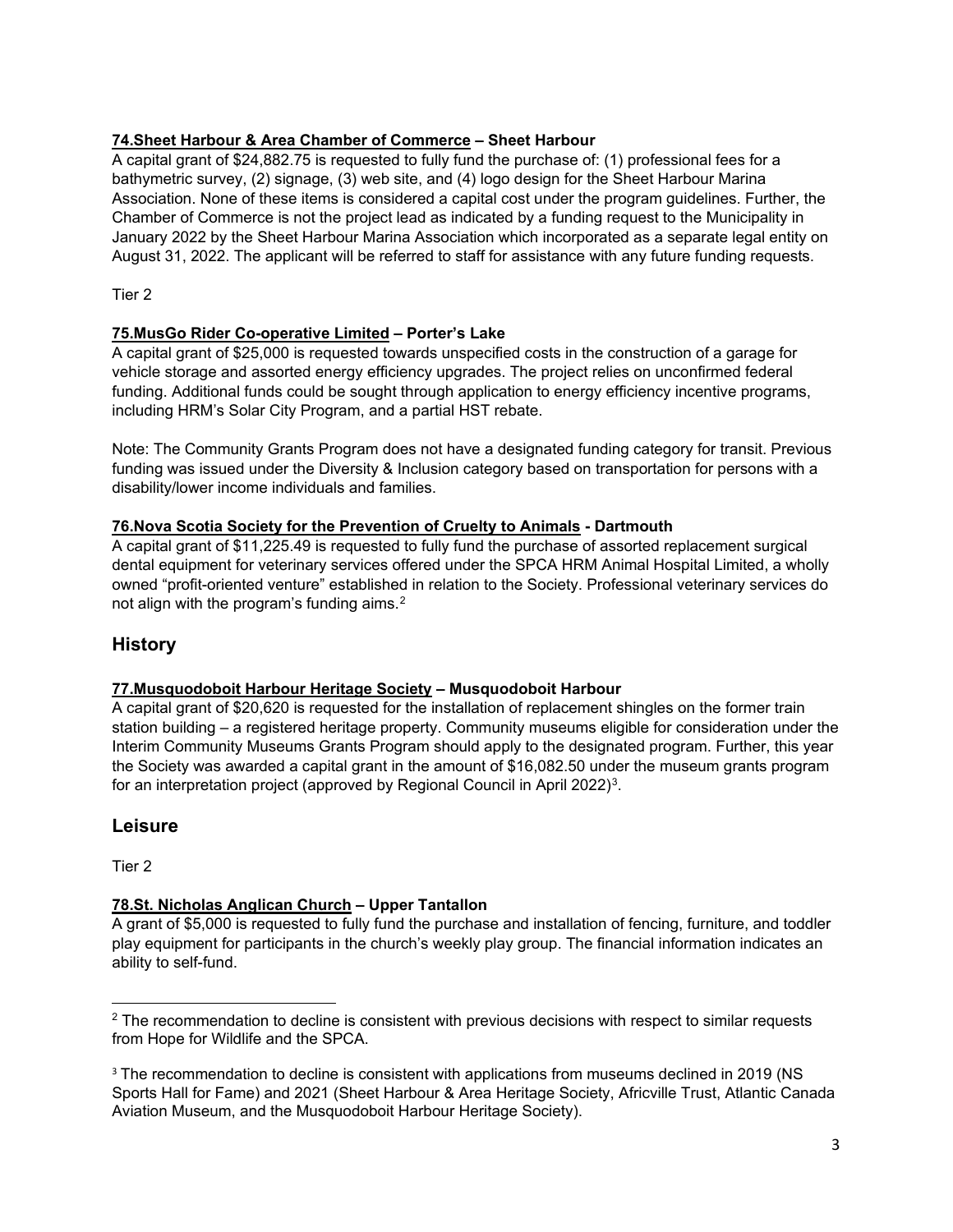Tier 3

#### **79.Lake District Recreation Association – Lower Sackville**

A capital grant of \$25,000 is requested towards roof repairs to the leisure building used for bingo, hourly rentals, and a lease with the Taiso Gymnastics Club. The estimated total cost is \$118,421.25 but the balance of funding was not identified or confirmed in the application. The applicant will be referred to staff for assistance with any future funding requests.

# **Recreation**

Tier 1

### **80.Black Point & Area Community Centre – Black Point**

A capital grant of \$12,000 is requested to fully fund the purchase of a replacement bar fridge and convection oven. The property is an HRM-owned facility - the applicant will be referred to HRM Parks & Recreation.

#### **81.Portland Estates and Colby Scouts Group – National/Dartmouth**

A capital grant of \$10,780 is requested towards the purchase of assorted camping equipment at a combined cost of \$12,280. This is not a capital grant – the cost is a function of multiple items. The group will be referred to Grants staff for assistance with any future funding submission<sup>4</sup>.

#### **82.Rockingham Recreation Society – Halifax**

A grant of \$5,000 is requested to fully fund the construction of a storage shed and to purchase "maintenance materials" (a tarpaulin) for an outdoor rink located on HRM property. The applicant will be referred to HRM Parks & Recreation for approval for an on-site equipment storage unit and proof of appropriate and sufficient insurance.

Tier 2

### **83.Abenaki Aquatic Club - Dartmouth**

A capital grant of \$25,000 is requested towards replacement of the clubhouse building (total \$514,800). Application has been made to ACOA (\$200,000), Nova Scotia Communities, Culture, Tourism & Heritage (\$150,000), HRM's District Capital Fund (\$10,000) and \$84,000 is committed by the Club. The clubhouse is located on land leased from the Municipality<sup>[5](#page-28-1)</sup> at less than market value and receives municipal tax relief. The expansion of the facility requires the approval of HRM Parks & Recreation. The project could be phased as funds permit. Feedback will be provided and the Club referred to the 2023 program.

#### **84.Dartmouth Crusaders Swim Club – Dartmouth**

A grant of \$5,000 is requested to purchase three sets of portable bleachers to accommodate spectators at competitive swimming events at the HRM-owned Zatzman Sportsplex. The project is not a strong alignment with the Recreation category's funding priorities which emphasize active participation (not spectatorship or events) and there is no indication that the facility has (a) insufficient seating and (b)

<span id="page-28-0"></span><sup>4</sup> In 2021 a capital grant of \$8,000 was awarded to the Portland Hills & Estates Residents Association towards the purchase of a shipping container to establish a "dedicated Scout base of operations" for equipment storage.

<span id="page-28-1"></span><sup>5</sup> In 2021, the Club received a grant of \$15,500 towards the construction of new floating docks.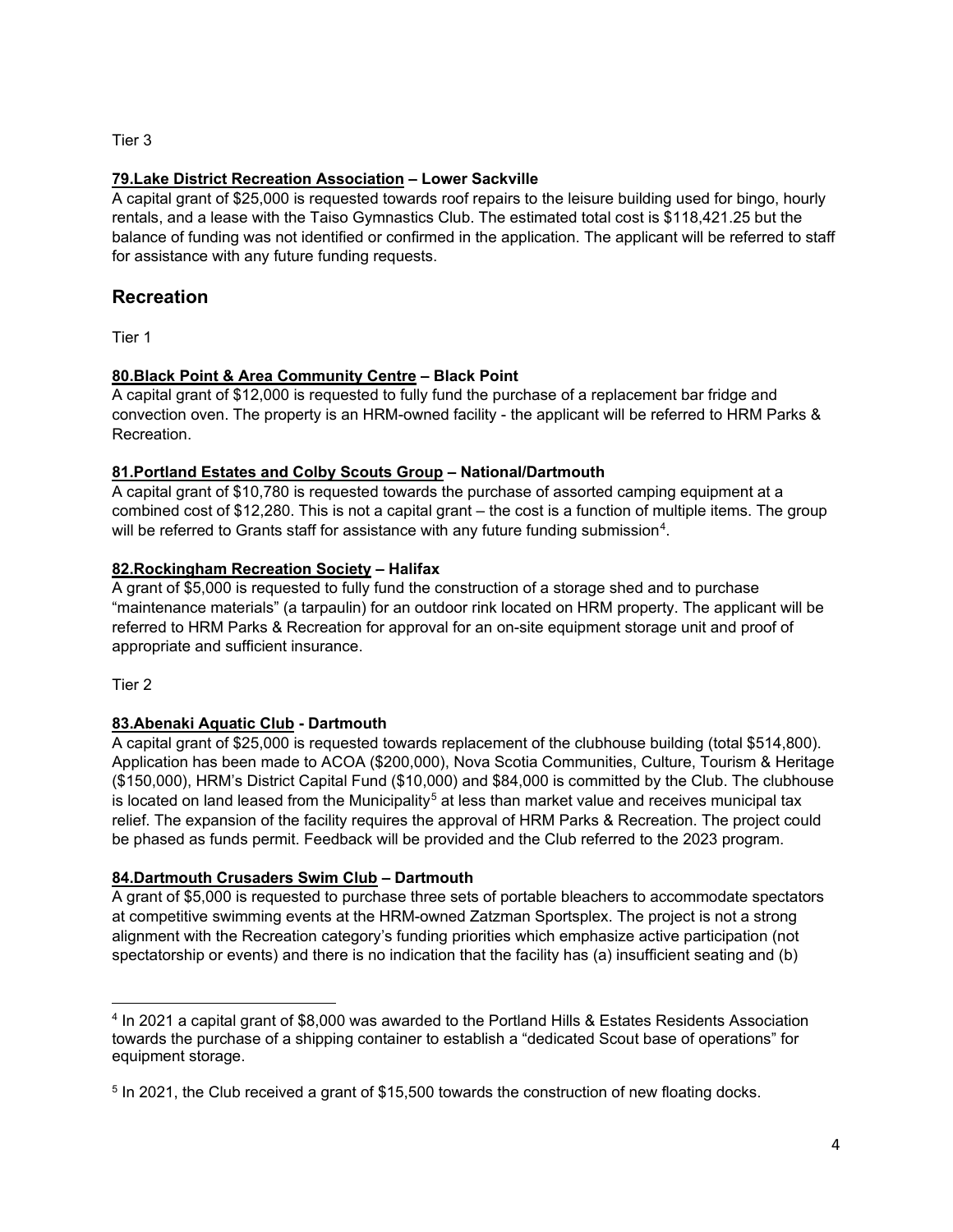HRM's approval for on-site equipment storage with proof of insurance. The applicant will be referred to HRM Parks & Recreation.

#### **85. Halifax Cycling Coalition - Halifax**

A grant of \$5,000 is requested to fully fund the purchase of cycle bags, camping equipment and repair kits to start a rental program for overnight bike trips. The application lacks sufficient information to gauge the feasibility of this concept. The society will be referred to staff for assistance with any future funding application.

#### **86.Waverley Amateur Athletic Association – Waverley**

A capital grant of \$12,000 is requested towards the purchase of two replacement shipping containers that will be adapted with the addition of a fixed roof and deck (total cost \$18,420). The Association's current lease agreement with the provincial government is under review and should be completed prior to any funding commitment.

Tier 3

#### **87.Northwoodcare Halifax Incorporated – Halifax**

A grant of \$4,898.72 is requested to fully fund the purchase of two defibrillators, accessories, and staff/volunteer training. The nature of the request would be more appropriately covered under the applicant's operating budget or the local provincial health agency.

#### **88.Terence Bay Community Hall Association – Terence Bay**

A capital grant of \$25,000 is requested towards the remodeling the kitchen and bar area and the purchase of appliances and equipment totaling \$143,856.72[6](#page-29-0). Although receipt of any provincial funding is pending an amount of \$68,856.72 is confirmed which suggests the project can proceed and could be phased as funds permit. The applicant will be referred to staff for assistance with any future application.

#### **89.Ward 5 Neighbourhood Centre – Halifax**

A grant of \$5,000 is requested towards a recurring annual summer camp for day outings. The application did not identify any individual costs aligned with a municipal grant other than unspecified "supplies" and "activities". The costs for staff and "salaries" are ineligible for consideration under the Community Grants Program (Guidebook, p. 13).

<span id="page-29-0"></span><sup>6</sup> The property was donated to the society in 2018 for \$1.00 and a capital grant in the amount of \$75,000 was awarded under a Contribution Agreement. These funds were for a replacement septic system, driveway/parking repairs, roof repairs, exterior windows and doors, and washroom accessibility.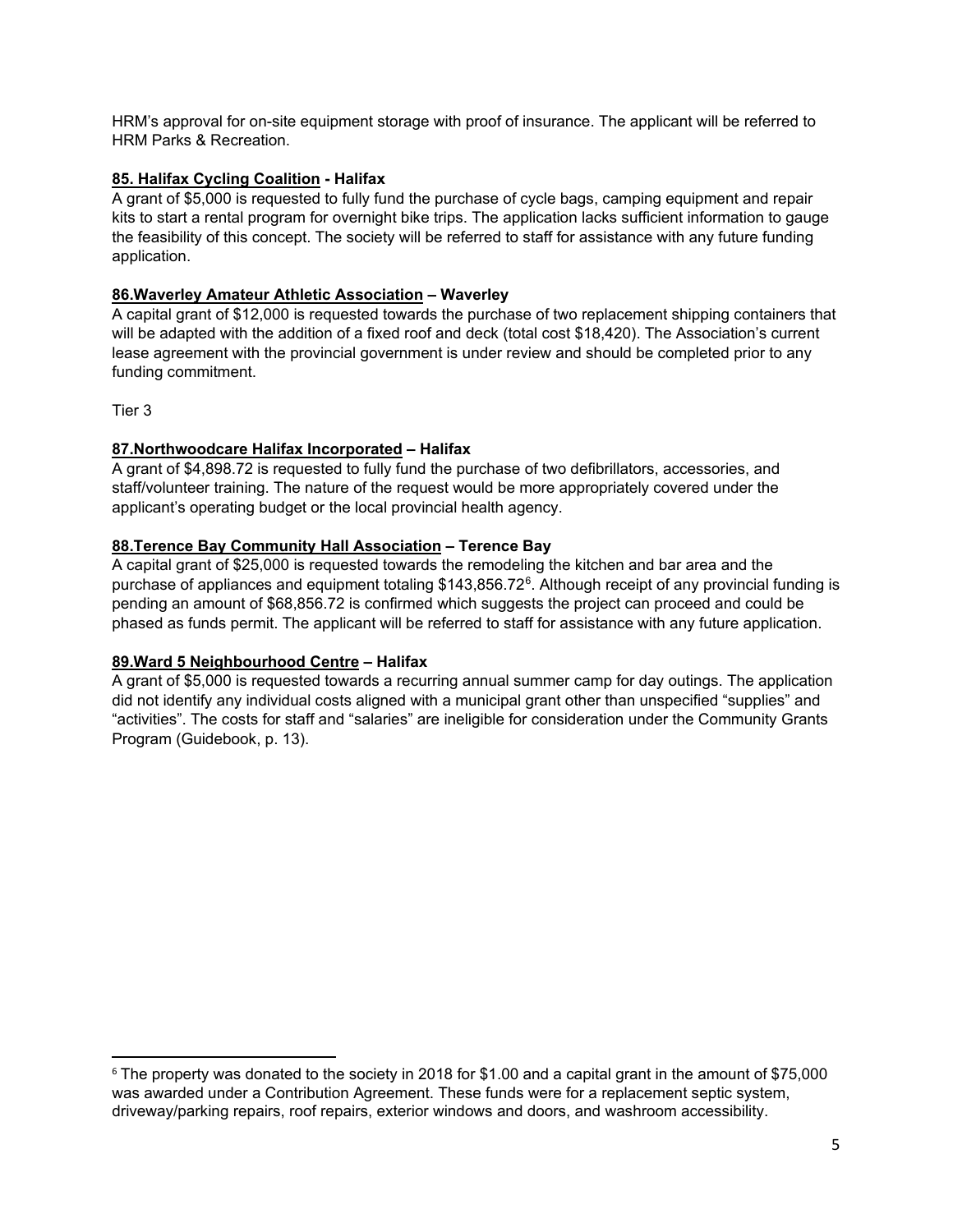# **Applications Ineligible for Consideration: 2022 Community Grants Program**

# **Arts & Crafts**

Tier 2

#### **90.Independent Living Nova Scotia - Halifax**

A grant of \$3,000 is requested towards hosting the annual Art of Disability Festival. The Community Grants Program does not fund events (Guidebook, p.13). The society will be made aware of the HRM Regional Events Grants Program should they make application to the events funding program at some future date.

# **Diversity & Inclusion**

#### **91.Africentric Learning Institute – Provincial**

A grant of \$5,000 is requested to fully fund the development of a mathematics curriculum for public schools across Nova Scotia. The application was incomplete – no financial information was included. The Community Grants Program does not fund school-based programs (Guidebook, p. 13).

# **Emergency Assistance & Neighbourhood Safety**

Tier 1

#### **92.Helping Hands: Helping Families Society – Middle Musquodoboit**

A grant of \$5,000 is requested for the purchase and delivery of food. The application is incomplete, and the Society incorporated May 6, 2021 which does not meet the program's 12-month registration requirement as of March 31<sup>st</sup> (Guidebook, p.3).

Tier 2

#### **93.Carroll's Corner Community Centre – Carroll's Corner**

A grant of \$4,525 is requested to fully fund the purchase of a propane generator for the HRM-owned facility which is a designated HRM EMO Comfort Centre. Electrical upgrades to the building will also be required. The applicant is not the property owner and will be referred to HRM staff for consideration under a departmental capital plan for the fit-up of an HRM-owned asset.

# **Environment**

Tier 1

#### **94.Tangier River Association – Tangier**

A grant of \$5,000 is requested to fully fund the purchase of assorted nesting boxes, signage, promotion, office supplies and unspecified miscellaneous. The application is incomplete – no financial information was included. The society will be referred to staff for assistance.

Tier 2

#### **95.Sackville Business Association – Lower Sackville**

A grant of \$1,750 is requested to fully fund the purchase of tree lights and marketing for a two-week Adopt-a-Tree fundraiser for the Sackville Rivers Association. The Community Grants Program does not fund generic fundraising or events (Guidebook, p.13).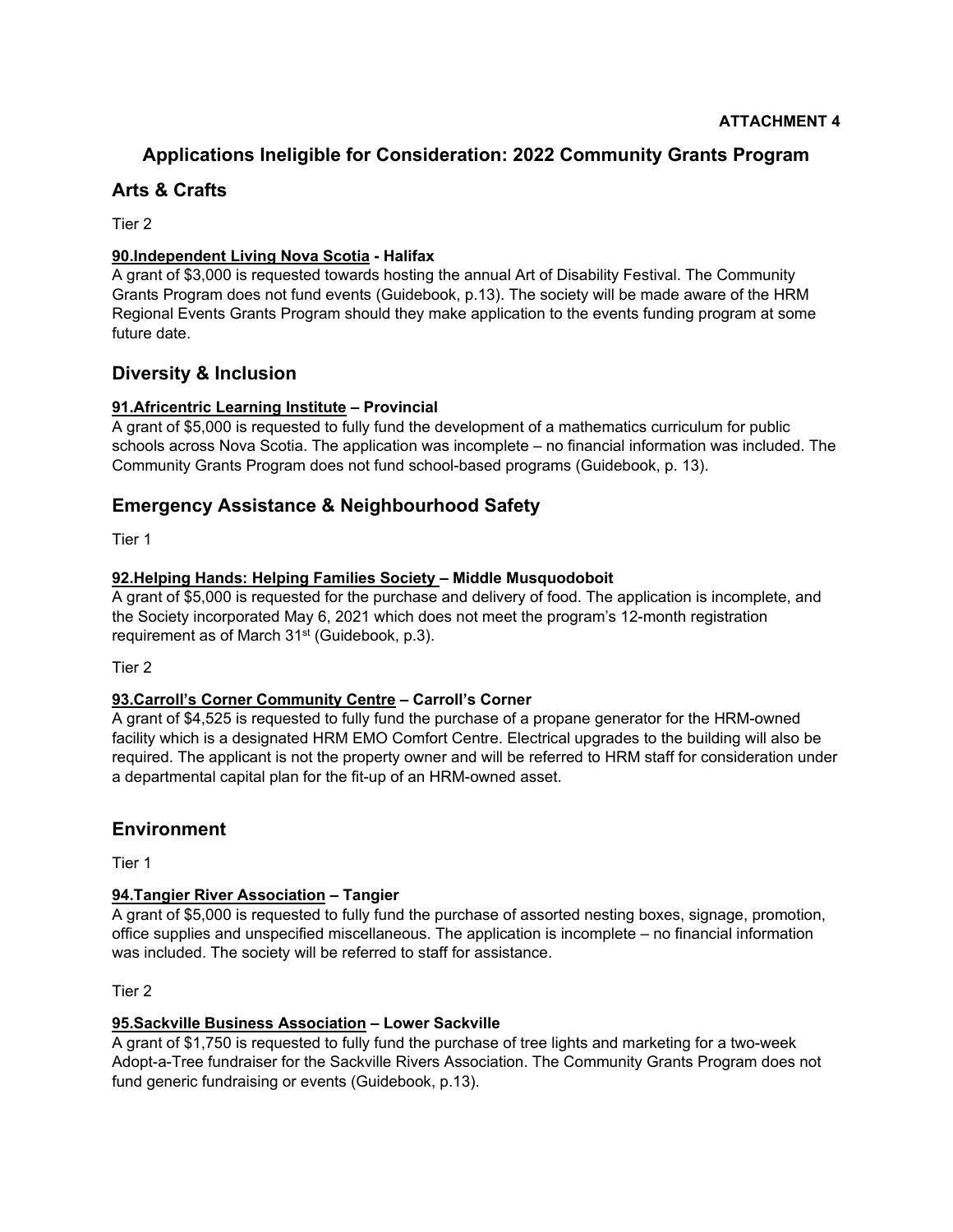Tier 3

#### **96.Boys & Girls Club of Greater Halifax – Regional/Cole Harbour**

The Boys & Girls Club submitted two separate applications – only one application will be accepted per year (Guidebook, p.2). The request for \$5,000 towards unspecified "program supplies" and garden building materials for a garden located at HRM's Cole Harbour Place was incomplete – no financial information was included. The applicant will be referred to HRM Parks & Recreation for approval and to confirm insurance coverage.

#### **History**

#### **97.Rockingham Heritage Society – Halifax**

A grant of \$5,000 is requested to fund a web site. The application is incomplete – no financial information was included.

#### **98.PLANifax Production Co-operative Limited – Halifax**

A grant of \$5,000 is requested to fully fund production of a video regarding the former St. Patrick Alexander School. The application is incomplete – a financial statement was not included.

#### **Leisure**

Tier 2

#### **99.Deanery Project Co-operative Limited – Lower Ship Harbour**

A capital grant of \$13,000 is requested towards assorted kitchen repairs, two exit decks, electrical upgrades, and the purchase of a commercial dishwasher. The cooperative is in default of reporting for a grant of \$5,000 issued in 2021.

#### **100.Middle Musquodoboit Agricultural Society – Middle Musquodoboit**

A grant of \$5,000 is requested towards several small repair projects. The applicant is in default of reporting for a grant of \$5,000 issued in 2021.

#### **Recreation**

#### **101.Adaptive Paddling Solutions – Terence Bay**

A grant of \$4,000 is requested for web site development and administrative costs. The applicant is not a registered society and the application is incomplete – no financial information was included. Recurring operating costs are not funded under the Community Grants Program (Guidebook, p. 13).

#### **102.Friends of Taylor Head Park – Spry Bay**

A grant of \$5,000 is requested to add QR codes to existing park signage and additional signage to interpret features along a walking trail in the Taylor Head Provincial Park. The application is incomplete – no financial information was included.

#### **103.Sheet Harbour Lions Club – Sheet Harbour**

A grant of \$5,000 is requested towards playground equipment for an HRM-owned playground. The applicant does not own the property or asset and the Community Grants Program does not fund fundraising (Guidebook, p. 13). This playground is not due for replacement and additions could impact annual maintenance or future re-capitalization - the Club will be referred to HRM Parks & Recreation.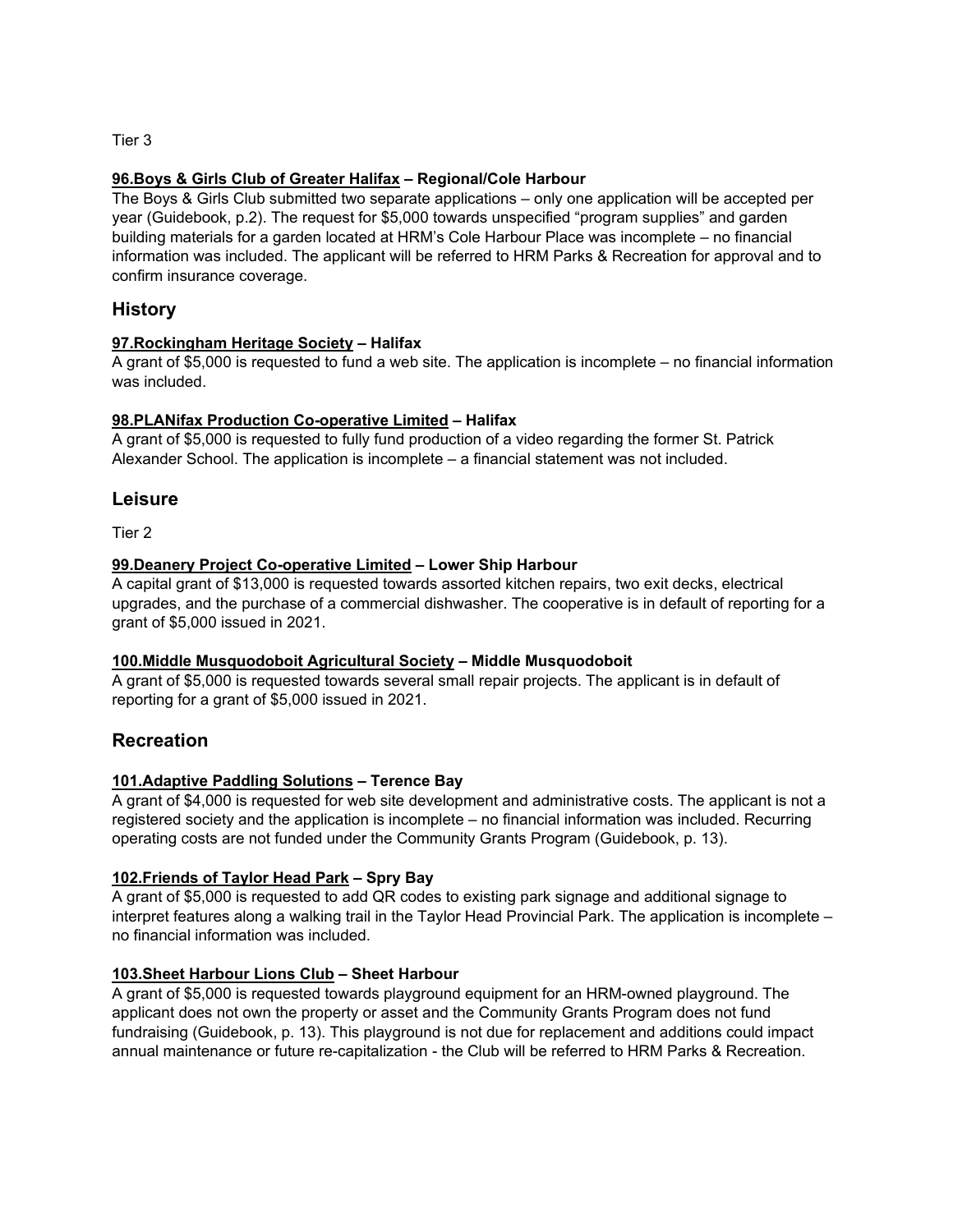Tier 1

#### **104.Pilolo Multicultural Playtime Society – Halifax**

A grant of \$5,000 is requested towards hosting a recurring one-day event on the Halifax waterfront. The Community Grants Program does not fund events (Guidebook, p.13). The Society will be notified of the HRM Regional Events Grants Program should they make application to the events funding program at some future date.

#### **105.Sheet Harbour Radio Society – Sheet Harbour**

In 2021, the Society received a capital grant of \$8,000 to fully fund the purchase of the shipping container<sup>[1](#page-32-0)</sup>. In 2022, a capital grant of \$15,000 is requested to adapt the container with the addition of a roof, deck, lighting, heat/ventilation system, and exterior door. These upgrades suggest the shipping container will be adapted with fixed infrastructure on land they do not own: a fire inspection/approval might also be warranted to ensure egress and safety. The applicant will be referred to the 2023 Community Grants Program.

Tier 2

#### **106.Roots & Boots Forest School Society – Fall River**

A grant of \$5,000 is requested towards the purchase of assorted equipment. The Society is in default of reporting for a grant of \$3,635 issued in 2021. The Society will be referred to staff for assistance with any future grant application.

<span id="page-32-0"></span> $1$  The capital grant was issued under Arts & Crafts category because broadcasting is recognized as a cultural industry and included in statistical surveys on investment in cultural practices or the arts.